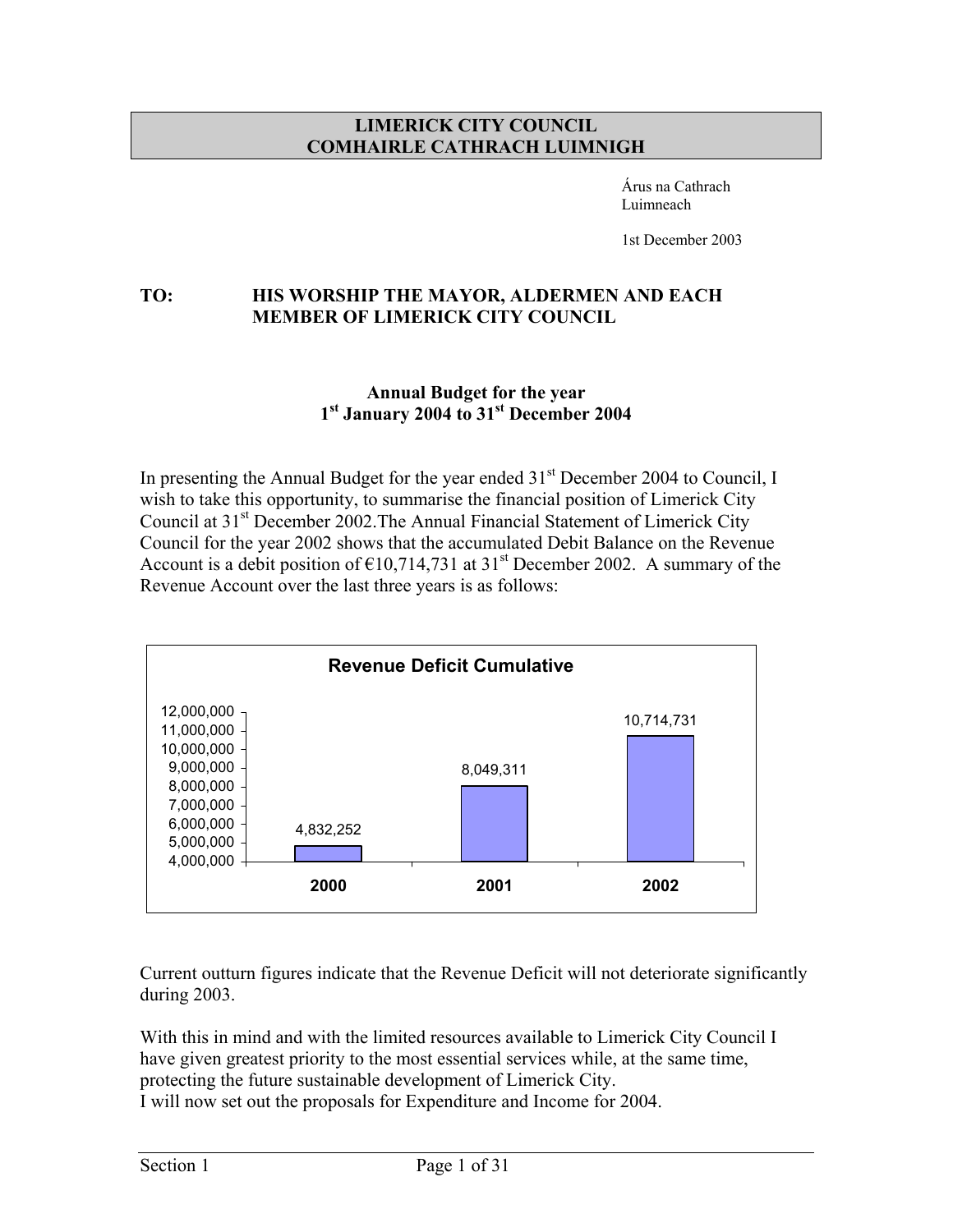# *Expenditure – 2004*

In recognition of the commitment to promoting and developing a sustainable, vibrant and attractive City, the Budget for 2004 provides for expenditure of  $\epsilon$ 63.4 million. This represents an increase of €5 million or 8.5% over the adopted Budget for 2003. The following table sets out the expenditure by Programme Group:

|                                             | 2004       | 2003       |
|---------------------------------------------|------------|------------|
|                                             | €          | €          |
| 1. Housing and Building                     | 10,900,851 | 9,686,957  |
| 2. Road Transportation and Safety           | 7,960,012  | 7,171,877  |
| 3. Water Supply and Sewerage                | 8,748,545  | 6,974,412  |
| 4. Development Incentives and Controls      | 2,904,799  | 3,292,942  |
| 5. Environmental Protection                 | 16,368,016 | 15,942,540 |
| 6. Recreation and Amenity                   | 4,558,080  | 5,229,268  |
| 7. Agriculture, Education, Health & Welfare | 3,551,677  | 3,396,364  |
| 8. Miscellaneous Services                   | 8,443,304  | 6,676,508  |
|                                             |            |            |



**Total 63,435,285 58,370,869**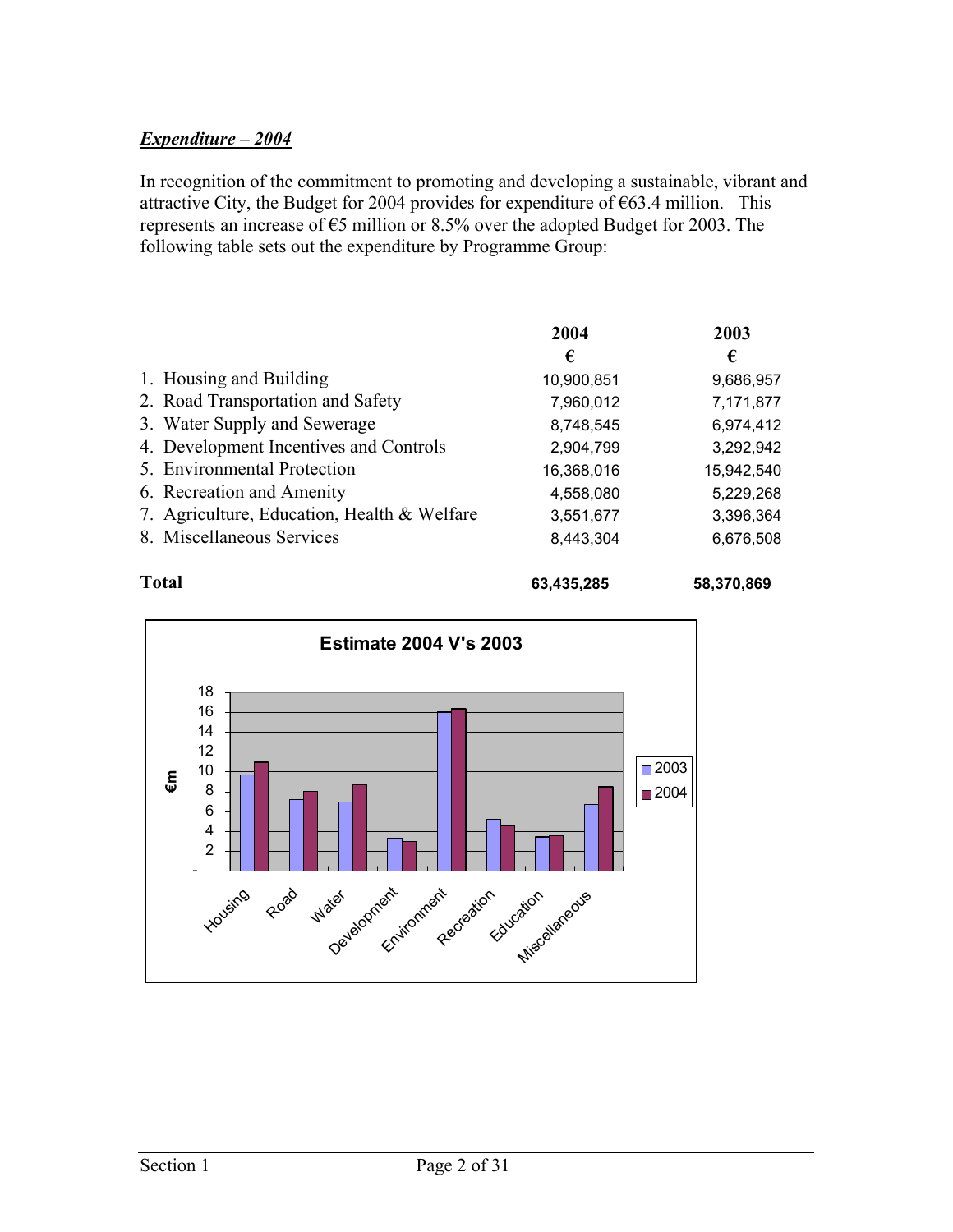This increase in expenditure can be broken down as follows:

|                          | 2004<br>$\epsilon$ million | 2003<br>$\epsilon$ million | Increase<br>$\epsilon$ million |
|--------------------------|----------------------------|----------------------------|--------------------------------|
| Payroll and Pensions     | 33.40                      | 31.70                      | 1.70                           |
| Non Payroll              | 30.03                      | 26.67                      | 3.36                           |
| <b>Total Expenditure</b> | 63.43                      | 58.37                      | 5.06                           |

#### **Payroll and Pensions**

The cost for 2004 for additional Benchmarking and PPF awards is  $\epsilon$ 2.4m. In preparing the Budget for 2004 I have taken steps to reduce this increase in payroll costs by:

- non filling of vacancies
- no additional employees in 2004
- temporary contracts not renewed
- the closure of the Genealogy Section
- the closure of Roxboro Swimming Pool

As a result of these items the overall increase in is  $E1.7m$ 

#### **Non-Payroll Costs**

In framing the Budget, every effort has been made to ensure that the quality of services provided is maintained while at the same time ensuring that the needs of and the critical issues facing Limerick City Council are adequately resourced. There are a number of new costs and unavoidable increases in current costs facing the City Council for 2004. I have made every effort to maintain expenditure in critical areas.

The following list sets out the significant increases in Non-Payroll costs for 2004:

- Waste Water Treatment  $-62.0m$
- Windows and Doors Loan Charges  $\epsilon$ 0.125m
- Production of Water  $\epsilon$ 0.16m
- Provision for Insurance  $\epsilon$ 1.0m
- Housing Maintenance Non Payroll €0.137m
- Overdraft Interest  $\epsilon$ 0.2m
- Irrecoverable Rates  $\epsilon$ 0.224m
- Waiver Scheme  $\epsilon$ 0.024m
- Estate Management Grants €0.015m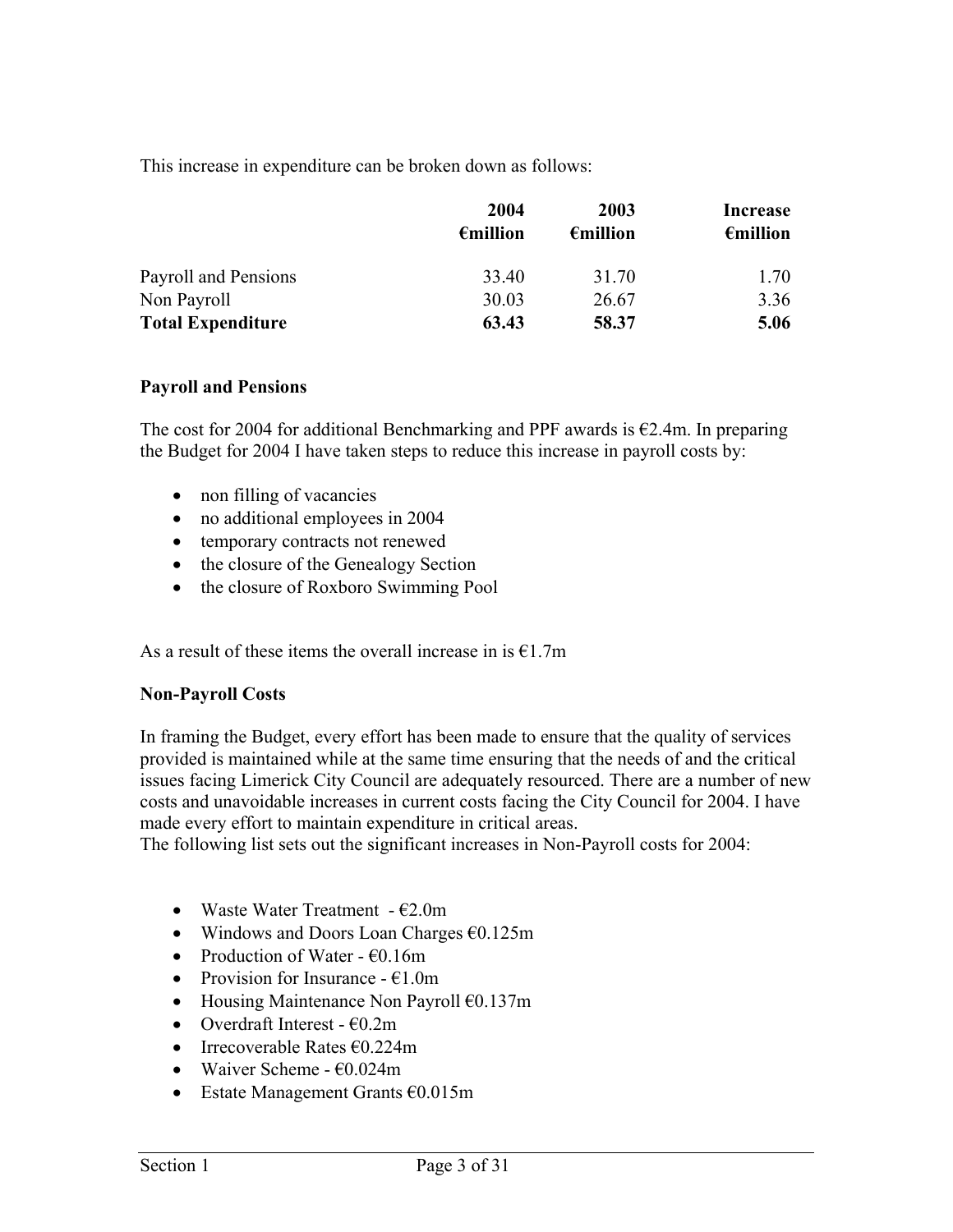#### *Income Proposals - 2004*

The effective valuation for 2003 of  $\epsilon$ 294,383 has increased by  $\epsilon$ 15,409 to  $\epsilon$ 309,792 for 2004. This represents an increase of 5%. This increase is as a result of the continued improvements delivered in the City. There have been increases in economic activity and the level of investment in the City has continued to grow.

While this increased buoyancy in effective valuation has been a welcome boost to the finances of Limerick City Council in order to meet the commitments that I have referred to and having maximised all sources of income available to Limerick City Council I propose an increase of 4.9% on the General Annual Rate on Valuation.

I have included a sum of  $\epsilon$  9,912,499 in the Budget for 2004 in respect of the Local Government Fund.

I have included an income of  $\epsilon$ 1.265m from Limerick County Council and Clare County Council for the operation of the new Waste Water Treatment Facility at Bunlicky.

In 2004 commercial users will be billed a full years charge for waste water in accordance with the water in/water out principle. As a result the consolidated charge in 2004 will increase by 31% in 2004 to  $\epsilon$ 5.51 per1,000 gallons.

I propose to increase parking discs from  $\epsilon$ 1 to  $\epsilon$ 1.50 and extend the number of 1 hour and 2 hour zones which will result in increased income of €600,000.

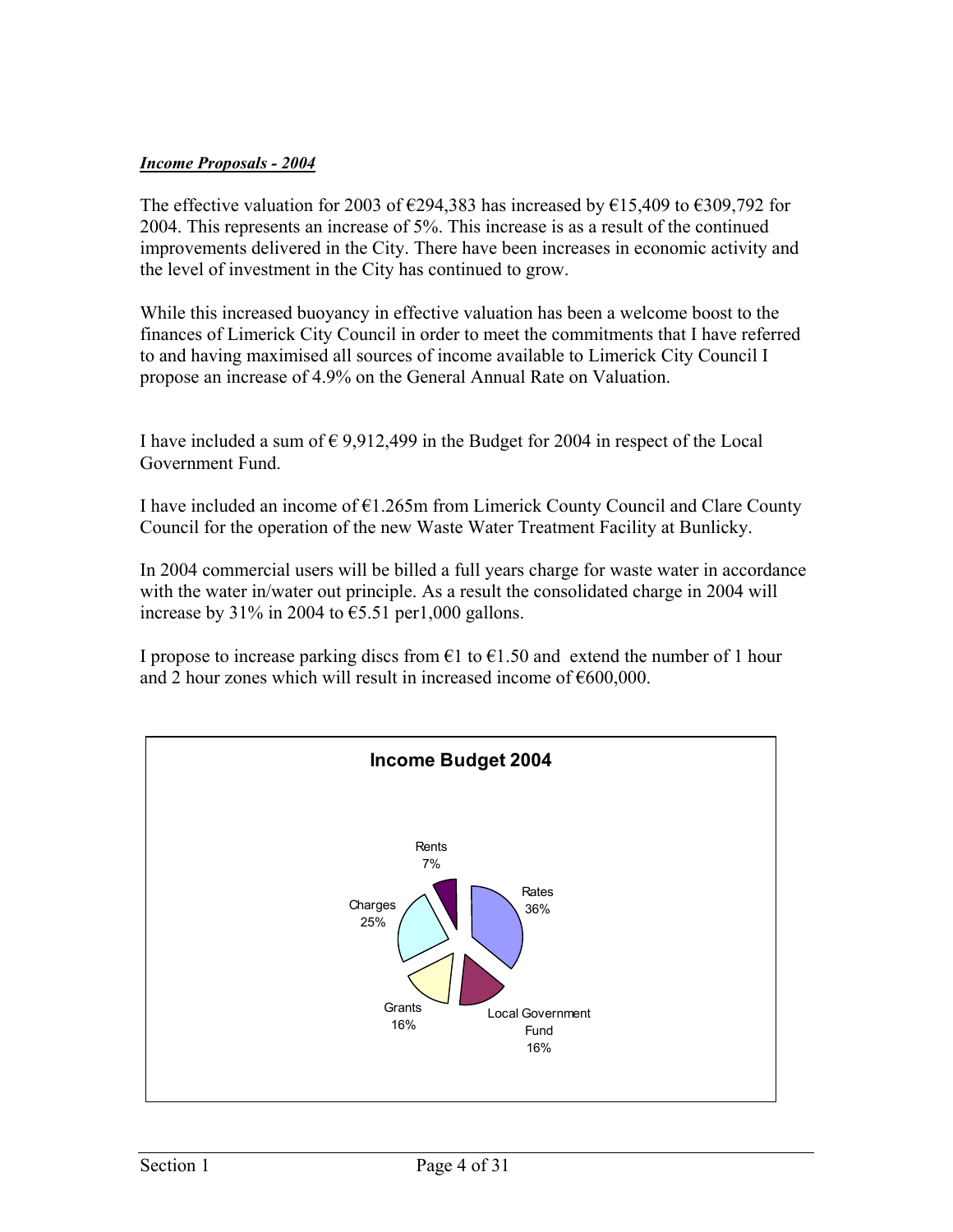In the following pages I have set out on a programme by programme basis the main areas of income and expenditure.

# **Conclusion**

The draft Budget now presented to Members for their consideration reflects:-

- The need to pursue the Objectives of our Corporate Plan in accordance with the principals of value for money and customer care
- The need to continue a programme of investment and development of the City.
- The need to match spending programmes with resources.

I would like to take this opportunity to thank the Members of Council for their assistance and support during the last year. In particular I wish to express my thanks to the Mayor, Councillor Dick Sadlier and his predecessor, Councillor John Cronin for their wholehearted commitment and support this year.

I also wish to express my thanks to the Directors Mr. Seamus O'Sullivan, Mr. Oliver O Loughlin, Mr. Pat Dowling, Ms Caroline Curley and their respective teams for their commitment and high quality work. I am very grateful to the Staff in the Finance Department, in particular Mr. John Field and his Team, for the many hours of work involved in the compilation of this Budget.

I look forward to debating any issues involved with Members at the Statutory Budget Meeting to be held on  $11^{th}$  December 2003.

I recommend the adoption of the Annual Budget as set out.

*Tom Mackey*  **City Manager**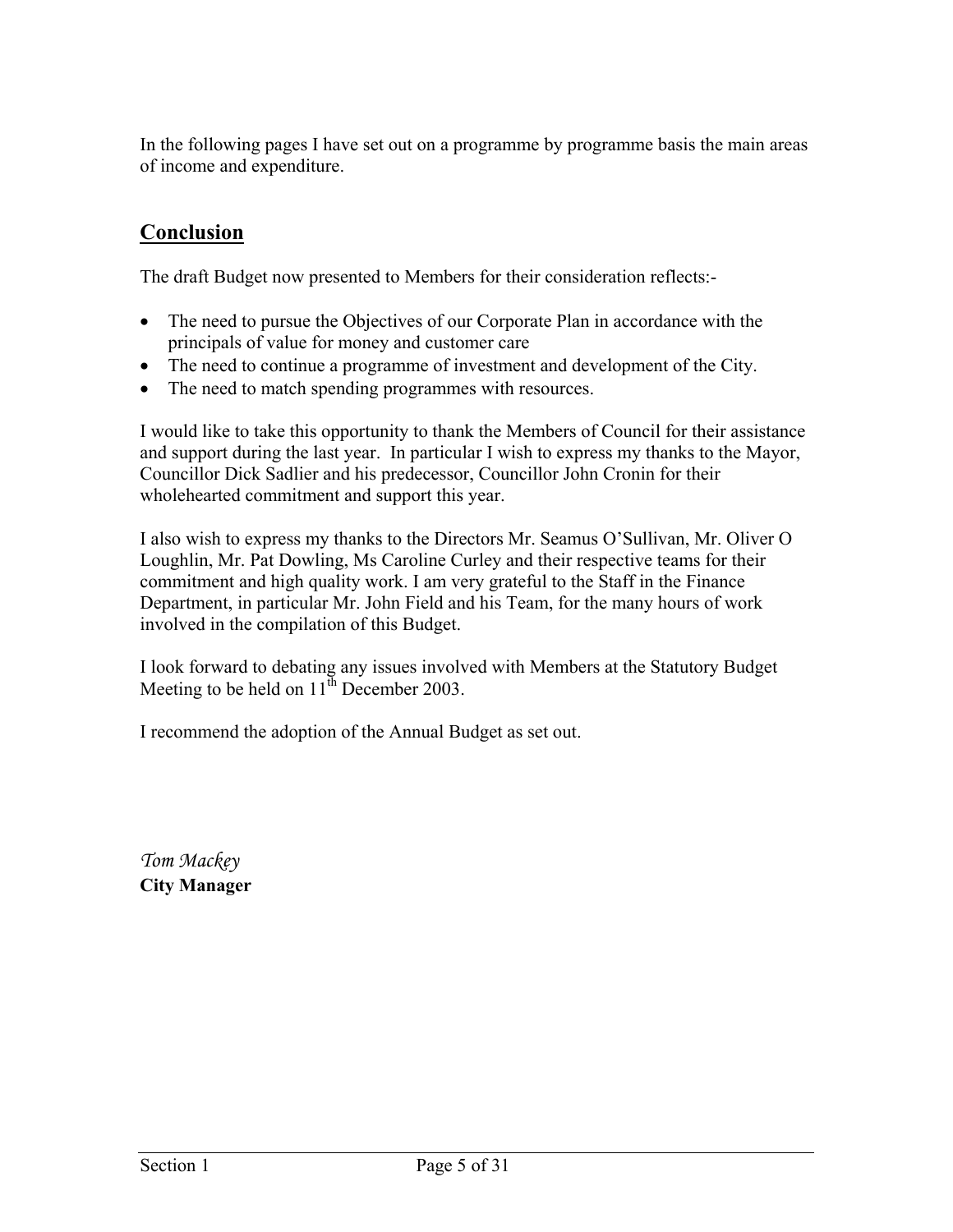## **SOCIAL POLICY & HOUSING**

*"The overall aim of Social Policy and Housing is to develop and foster a culture of social inclusiveness and partnership in the delivery of the housing service."* 

#### *Multi-Annual Building Programme*

The Multi-Annual Building Programme 2000-2003 has seen a total of 240 starts to date. A number of new schemes, including Phase 1 of the Redevelopment of Apartments which includes over 50 units, are due to commence on site in early 2004. The Department of the Environment and Local Government provided an allocation of €13 million for housing construction in 2003. As well as providing for new build, housing funding was also made available for the refurbishment of vacant local authority houses in various areas of the city.

#### *Housing Maintenance*

The Housing Maintenance Department services a housing stock in excess of 3,200 units. Services are provided to houses in the Northside of the city from the Moyross Maintenance Depot and houses in the Southside are serviced by the Rathbane Depot. There is a dedicated relettings crew based in the Garryowen Depot and this crew dealt with over 260 relettings in 2003.

#### *Replacement of Windows and Doors Programme*

This programme, which is ongoing, commenced in 2001 and will continue over a five year period. Todate, over 500 houses have benefited from the programme. Phase 3 of the programme is currently underway and includes 257 houses. Works will commence on 282 houses under Phase 4 in 2004.

#### *Remedial Schemes*

The Department of the Environment Heritage and Local Government has approved funding totalling  $E15$  million in respect of Phase 2 of the O' Malley Park Remedial Works Scheme. The project will have a full-time project management team located in the estate. It is expected that this office will be set up early in 2004 and the roll out of the scheme will commence thereafter.

In addition, the City Council propose to undertake a pilot scheme to refurbish 28 pre-1960s houses at Garryglass Avenue, Limerick.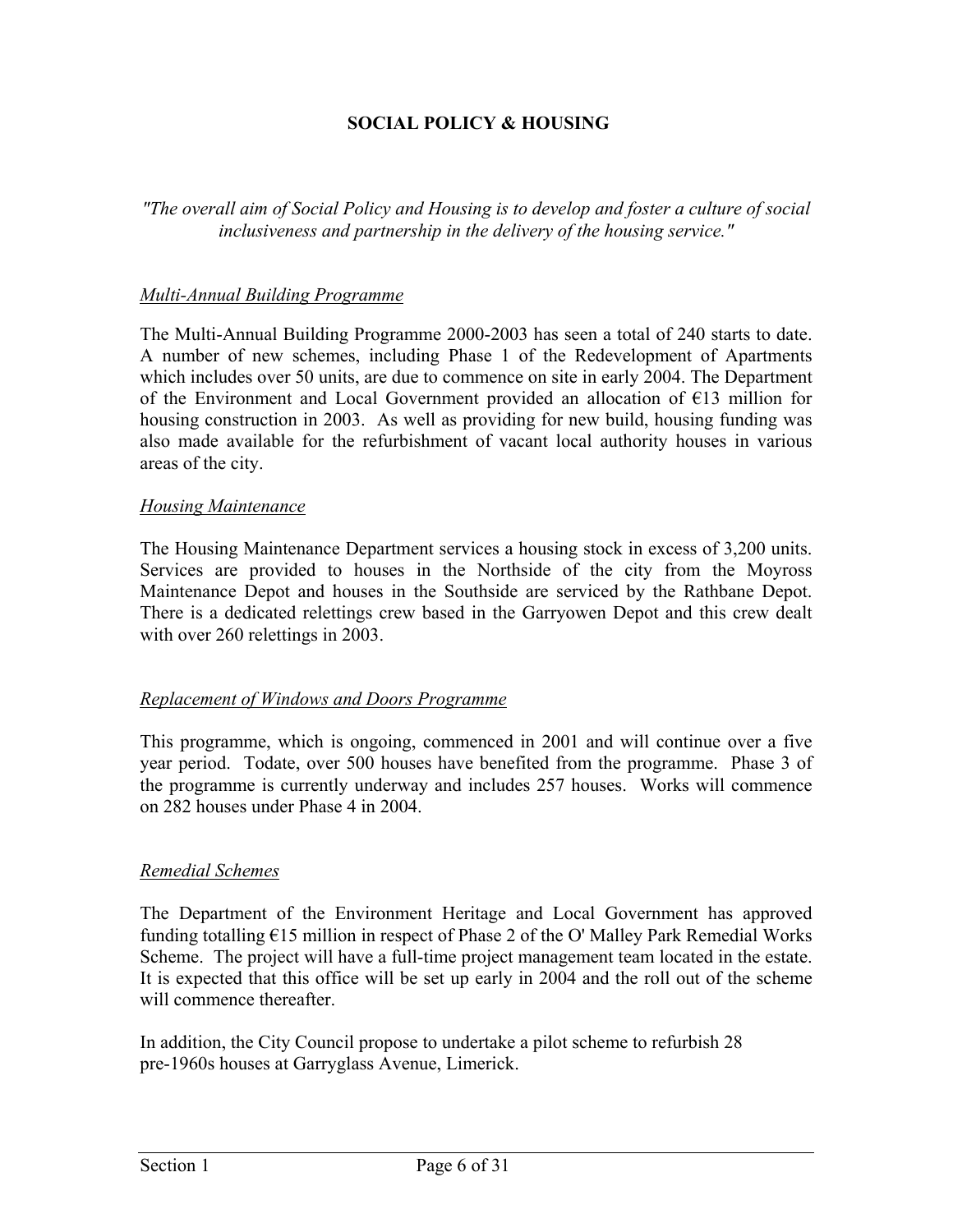## *Estate Management*

Three Community Liaison Officers continue to be provided for in the estate management budget and provision is also made for the employment of a Tenancy Enforcement Official whose brief will be to deal with incidences of anti-social behaviour in our housing estates. Funding has also been provided for the running costs of each of the properly established estate management groups. A full-time Travellers Services Coordinator was appointed in 2003 to deal with the management and development of the traveller halting sites.

2003 saw the launch of Limerick City Councils Tenants Handbook. This booklet, the first of its kind to be produced by the City Council, advises City Council tenants of their rights and obligations and provides information regarding services available through the City Council.

## *Disabled Persons Grants*

The City Councils provision of funding towards the Disabled Persons Grants Scheme was increased from  $\epsilon$ 253,948 in 2002 to  $\epsilon$ 300,000 in 2003. This amount of  $\epsilon$ 300,000 has been maintained in the 2004 Budget. This resulted in the payment of grants to 68 applicants in 2003.

## *Homelessness*

In 2003 a hostel, specifically designed for the accommodation of women with children was open by Suaimhneas (Respond Housing Association) in Moyross. Another groundbreaking first for homeless provision in Limerick was the opening of the Direct Access Hostel in St. John's Square. When opened in Christmas 2002 it was the first Direct Access Hostel in the Republic of Ireland. During 2004 the hostel will under go major renovation to bring it in line with modern hostel requirements. Further plans for 2004 include improving the out of hours service and also providing a people carrier for use by all hostels.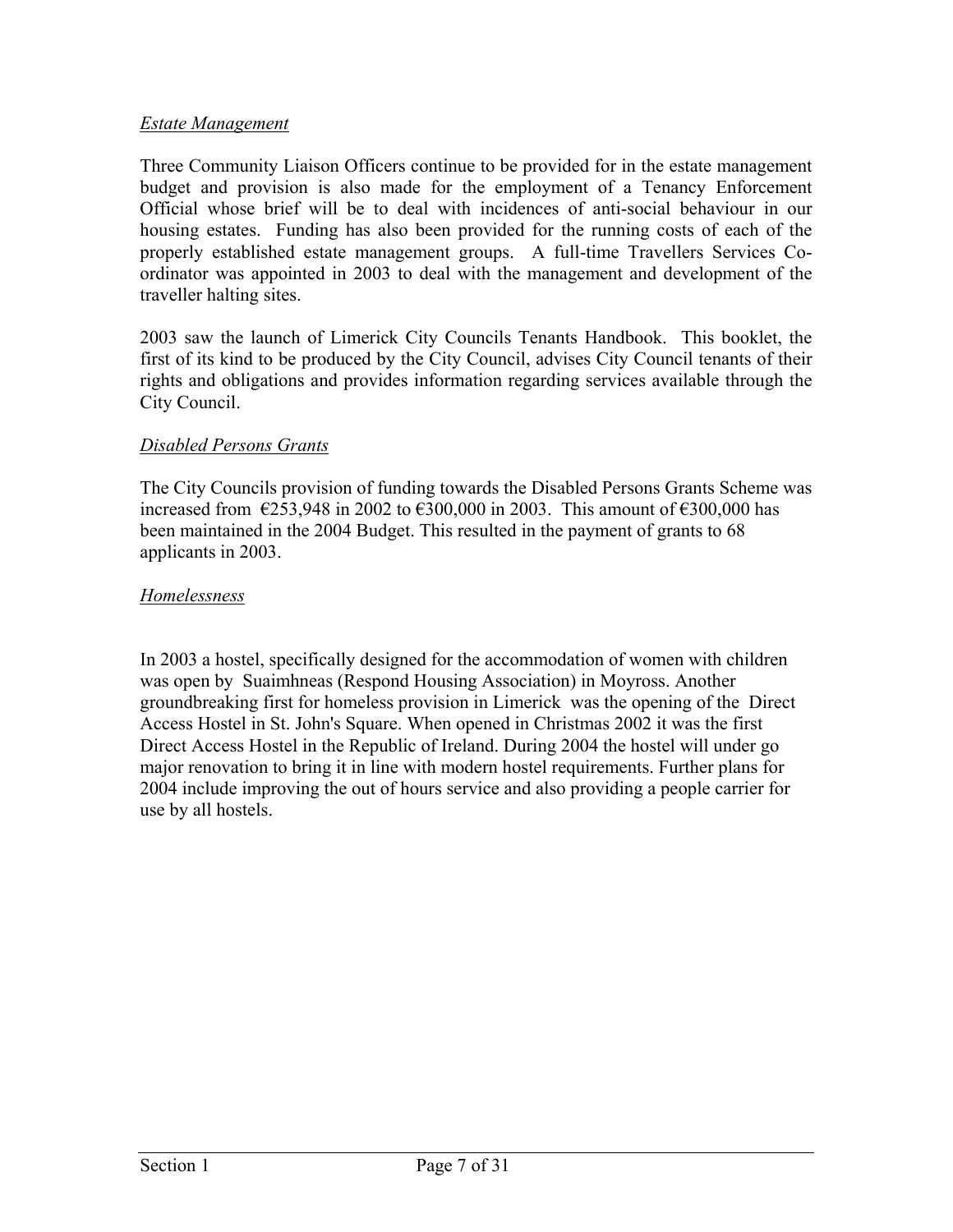## **ROADS, TRANSPORTATION & INFRASTRUCTURE**

*"The overall aim of the Transportation and Infrastructure Department is to continue to maintain and improve the road network within the City, promote and encourage an integrated sustainable public transport system with due regard for the safety and amenity of all, and to provide the appropriate infrastructure to support and sustain the economic and social development of the City."*

In order to achieve the above, the following objectives are prioritised:

Ensure the provision of a sustainable quality transport network in and around the City, for all modes of transport.

The roads and footpaths and related services and utilities will be planned, designed and maintained to ensure safety, accessibility and efficiency for all.

Have continuously available a high quality drinking water to meet local and regional demands.

Provide a high quality sanitary wastewater collection and treatment system to meet local and regional demands.

Provide adequate flood protection infrastructure to minimise risk of flooding and to provide an emergency response.

Develop the waterways to their full potential.

The main areas of responsibility of the Roads and Traffic Section of Limerick City Council are: road construction, design and maintenance, traffic management and safety, and public lighting.

#### **The public road network of the city is made up as follows:**

| <b>Total</b>            | 181.25km |
|-------------------------|----------|
| Local Roads             | 147.52km |
| Regional Roads          | 16.35km  |
| National Secondary      | 2.13km   |
| <b>National Primary</b> | 15.25km  |
|                         |          |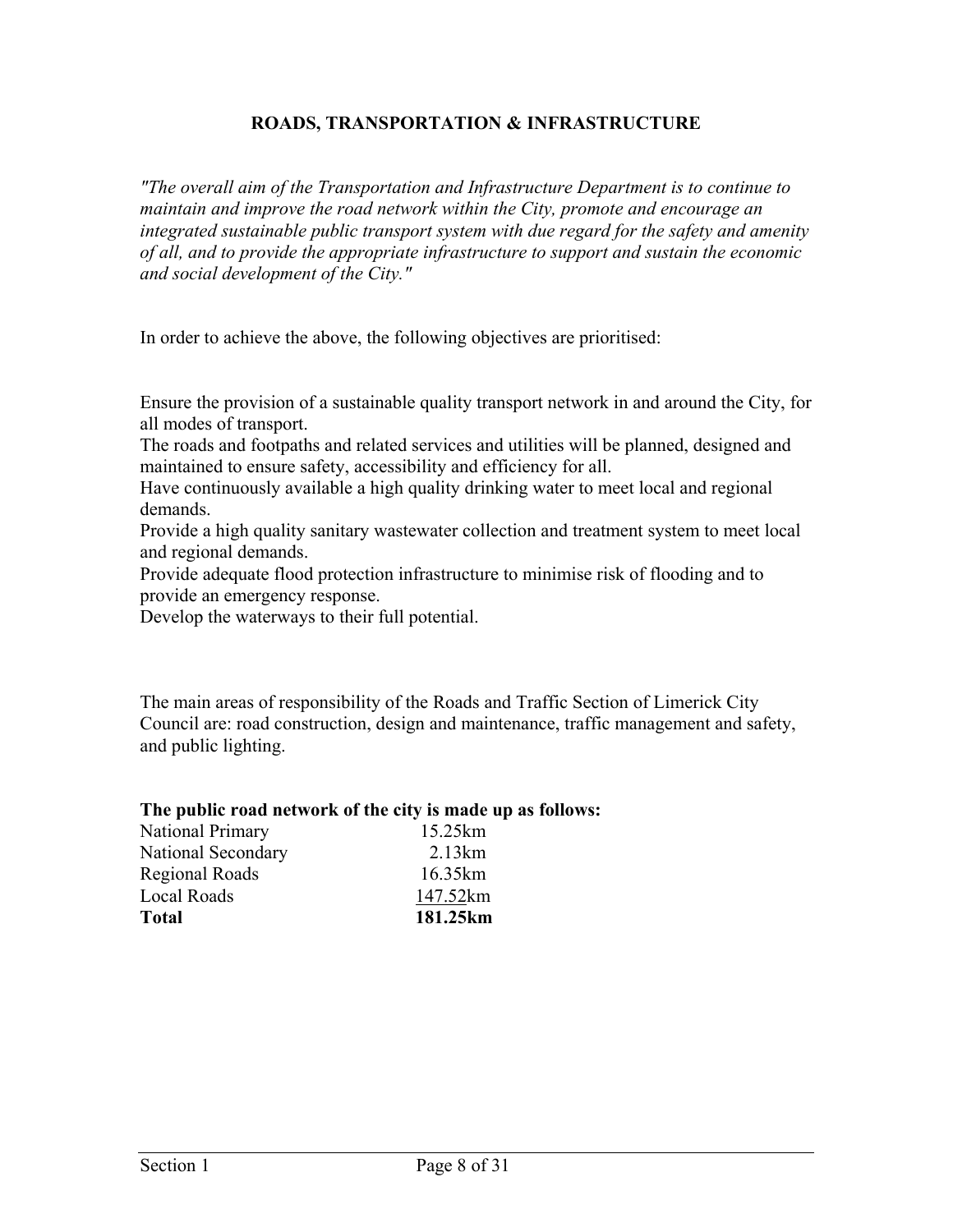## **Road Developments**

## *Southern Ring Road*

The provision of the Southern Ring Road is critical to the continued development of Limerick City. Limerick City Council participates with Limerick County Council and Clare County Council in the development of the Southern Ring Road. Phase 1 of the Southern Ring Road running from Rosbrien (N20) to Annacotty (N7) with an intersection on the Tipperary Road (N24) commenced in April 2001 and is scheduled to be completed in April 2004.

The development of Phase 2 of the Southern Ring Road includes a downstream crossing of the Shannon River. The route corridor selection process has been completed. An Environmental Impact Statement has been prepared and the required Compulsory Purchase Order has been made. An application has been submitted to An Bord Pleanala for approval of the proposed Road Development. It is scheduled that the Southern Ring Road Phase 2 would be completed by 2008.

## *Realignment of Dublin Road*

The City Council will be aware of the much-improved approach to our City through the completion of the four lane road from the Parkway Roundabout to the Plassey Road Roundabout. The completion of works replacing the old Groody Bridge will significantly enhance this area and lead to further economic and residential developments. This scheme received funding from the National Roads Authority.

## *Corbally Link Road*

Limerick City Council received part funding from the Department of Environment, Heritage and Local Government (D.O.E.H.L.G) for the development of the Corbally Link Road running from O'Dwyer Bridge to Corbally Road (R 463) to Park Road (adjacent to N7 Dublin Road). This road will provide relief to local traffic in the area and includes the provision of cycle ways and will also provide additional pedestrian access to the Canal and pedestrian/cycle access to University of Limerick and River Shannon.

A further grant has been received for the completion of the Link Road from Corbally Road to the Park Road. The works involved include a new bridge over the Canal. This project is expected to be completed in 2004 and its provision will further improve traffic movements in this general area.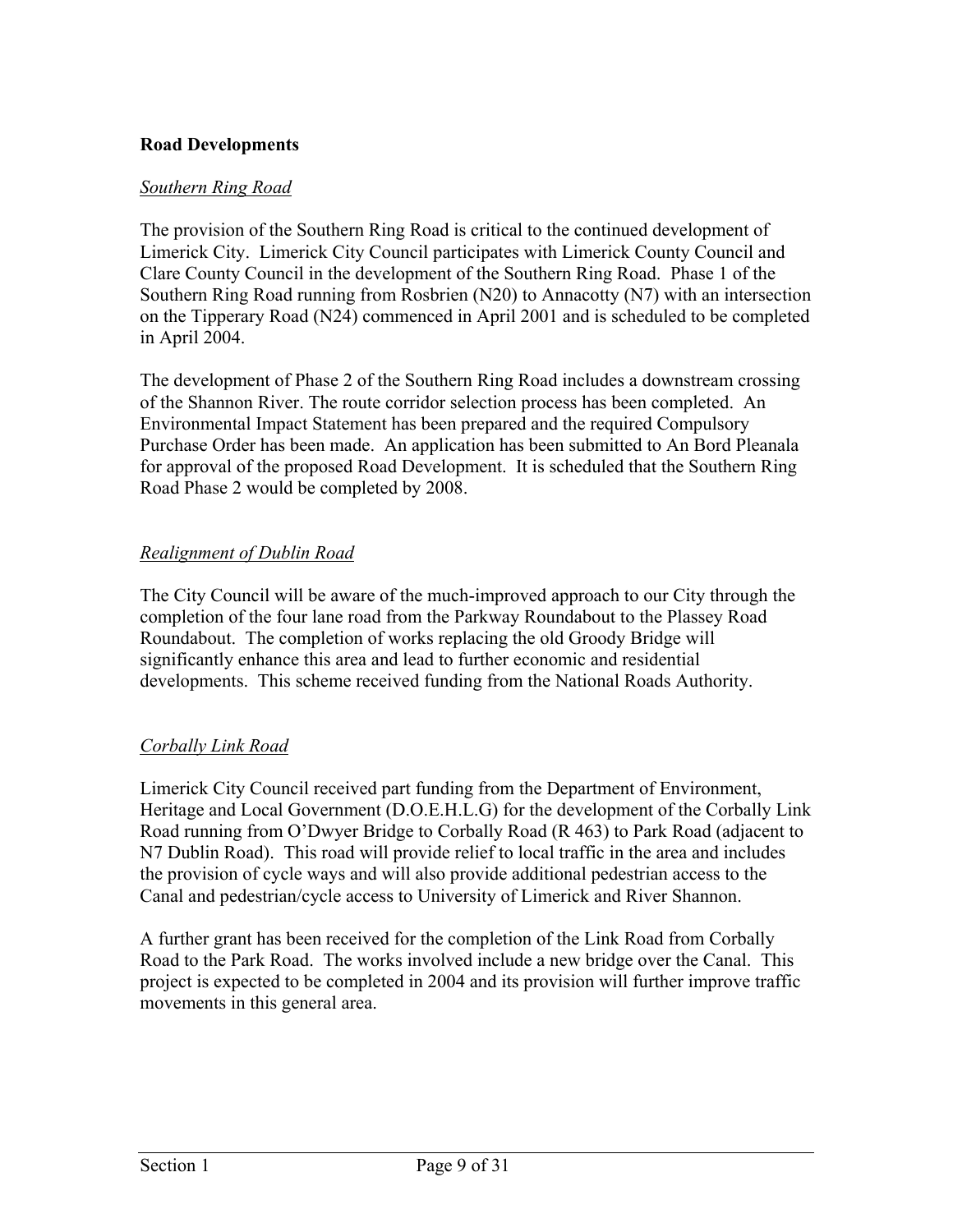## *National Spatial Strategy*

Limerick City along with Shannon was identified as a gateway city in the context of the new National Spatial Strategy.

The Limerick Planning Land Use and Transportation Study will be completed in early 2004, to allow us to maximise the opportunities that will arise from regional economic development.

## **Road Maintenance and Improvement**

## *Road Maintenance*

Funding raised under development levies for Road Traffic associated works allowed footpath restoration to be carried out at a number of locations. In addition, Specific Improvement Grants allowed for works to be carried out on the Roxboro Road, Kilmallock Road, Lord Edward Street and Parnell Street.

## *Traffic Management*

## *Adaptive Urban Traffic Control System*

The City Council has begun the implementation of an Adaptive Urban Traffic Control System (AUTC). This system will allow for improved traffic movement and greater pedestrian facility and safety. The AUTC will be implemented by early 2004 and will provide for increased number of controlled junctions in the city including a comprehensive parking guidance system to off-street parking facilities. The system is compatible with improved public transport facilities.

To improve traffic movement, increased clearway facilities and extended hours have been provided at a number of locations. Ongoing developments are taking place in regard to street nameplates, road signage and event signage.

## *Traffic Calming*

Traffic calming schemes have been provided as agreed with the City Council and in accordance with funding received from the Department of the Environment and Local Government.

## *European Car Free Day*

Limerick City Council participated in the European Car Free Day in September. The scheme concentrated on the City Centre area and was well received by both Traders and the general public.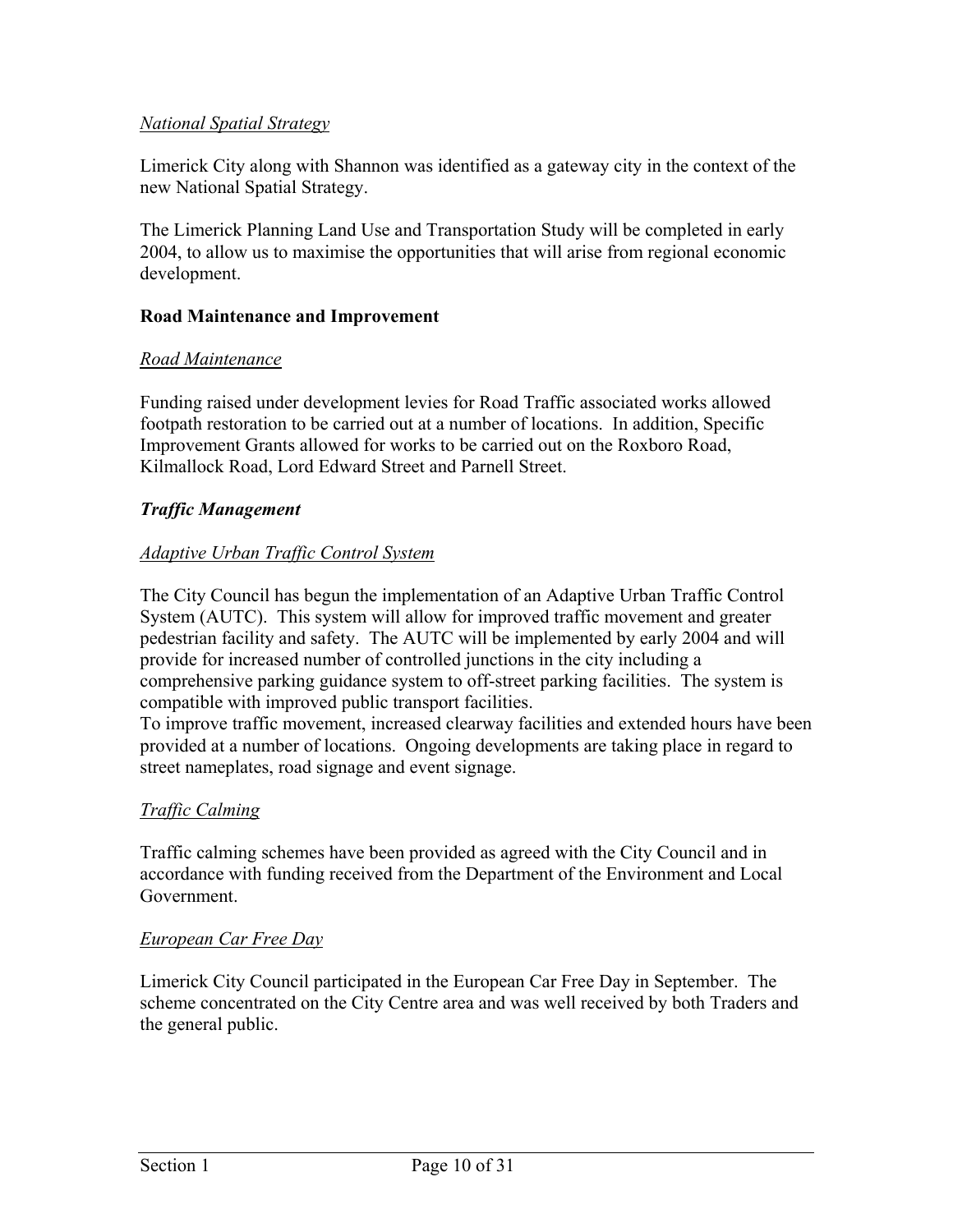# *Disc Parking*

Limerick City Council monitor and evaluate the operation and effectiveness of the onstreet disc parking management system. A Parking Study is currently being carried out which will lead to proactive parking policies on the management of parking within the City Centre. This review will also lead to defined parking requirements for inclusion in the 2004 Limerick City Council Development Plan, which is now under preparation.

## *Road Safety*

The City Council continues to promote Road Safety Awareness at every opportunity, and the continuation of the School Wardens Programme is provided for.

# *Taking in Charge*

The current procedure and policy of Limerick City Council regarding this programme is to reduce the number of housing estates not in charge on a planned basis having regard to the availability of resources. It is proposed to continue this exercise in next year's work programme.

## *City Centre Remodelling Project*

The main aims of this project are to create a high quality public realm that can form a focus for the regeneration of the city centre area and to enhance accessibility of the City Centre for pedestrians, cyclists and users of public transport. Funding is provided by part grant aid from the D.O.E.H.L.G. under the Urban and Village Renewal programme and by Limerick City Council. Works are continuing with the completion of Baker Place and advance works on Lower Bedford Row. It is expected that grant-aid will be provided in 2004 to advance this regeneration programme.

## *Broadband*

The economic development of the City will depend on the Rollout of the Metropolitan Area Network to reduce the cost of broadband access throughout the City and Environs. The City Council together with Shannon Development and other Local Authorities in the Mid West have formed a limited company to progress the project for which 90% funding is provided by the Department of Communications Marine and Natural Resources. The first phase of this project is at an advanced stage of completion.

## *Risk Management*

Risk Management continues to receive on-going attention from the staff allocated to this function. There have been major improvements in the management of claims and the introduction over all services provided by Limerick City Council of avoidance measures to eliminate risk is a priority in the operation of these services. The Risk Management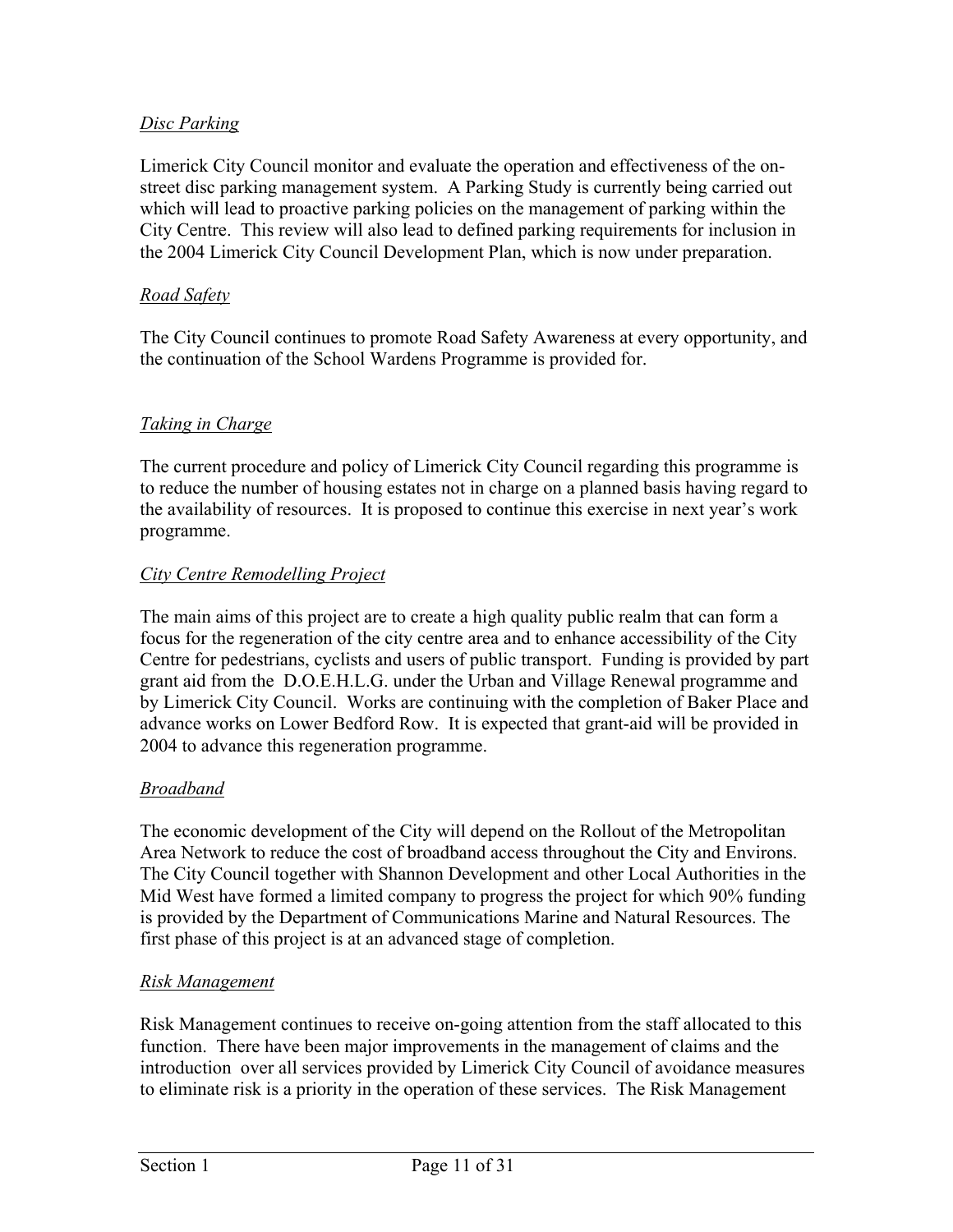Unit is responsive to changes in the insurance market, both nationally and internationally, in order that city management may apply or expand policies to cater for such change. It is our primary goal to continue to operate the efficiencies implemented.

# *Water Services*

The Water Services Division managed a significant capital programme during the year 2003. This included

Limerick Main Drainage, Water Conservation programme and Progression on the improvement of Clareville Water Treatment Plant and associated rising mains.

## *Limerick Main Drainage*

The Limerick Main Drainage Scheme represents the largest civil engineering project undertaken to date in the city. The scheme, costing approximately  $\epsilon$ 230m. (Phase 1) involved 19 separate contracts. All of these contracts with the exception of contract 4.2 are completed/due to be completed by the end of year 2003, when the new sewage treatment plant in Bunlicky will be commissioned. Contract 4.2 will be completed in 2004.

Completion of Limerick Main Drainage requires provision to be made for the operation and maintenance of the wastewater treatment plant, pumping station and sewer collection system network.

# *Water Distribution Network / Water Conservation*

Limerick City Council was the first authority to submit its five-year Water Services Strategy to the Department of the Environment and Local Government. The strategy provides for a 20-year plan for water production, distribution and conservation. The development of the strategy requires financial input from Limerick City Council.

Work has been completed on one section of the new ring watermain for the city as proposed by Limerick City Council. Other sections are being planned for 2004. It is anticipated that the main will be completed from Newcastle reservoir to Ivan's Cross in Caherdavin in 2004. The final section from Ivan's Cross to Longpavement will be submitted for tender document approval early in 2004.

Work was completed on the provision of a new rising main from Clareville to the reservoir at Newcastle in 2003. This has proved a major asset in ensuring water supply to the city and environs.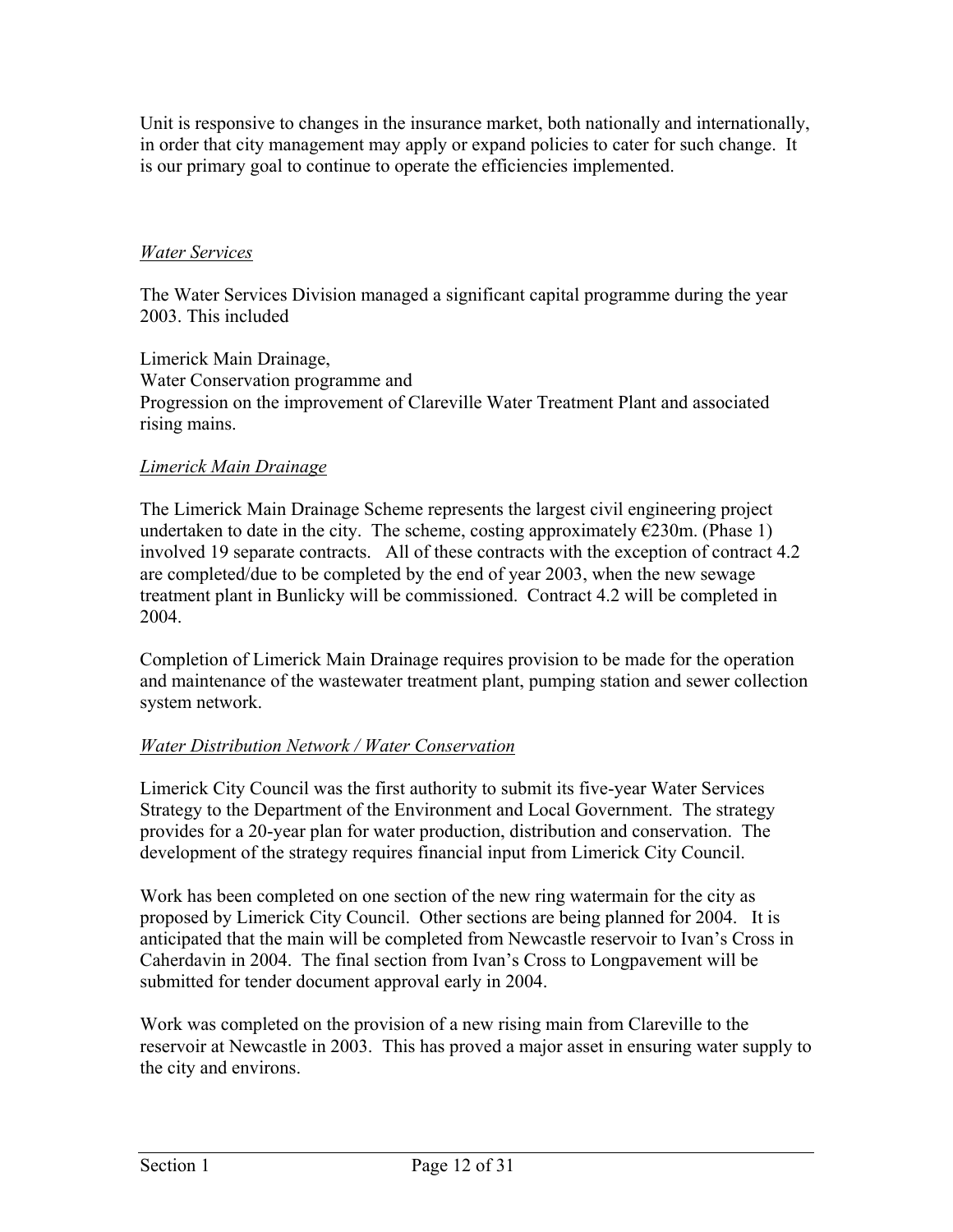Additional valving was carried out in the City to improve the water supply system and to minimise those areas affected during periods of works or shutdown.

Limerick City Council's own staff identified over 200 leaks within the distribution system with associated water saving.

Contract documents are now complete for a major find and fix programme throughout the City. During the course of this work disruption to services will be inevitable from time to time. It is budgeted that over 25km of watermain will need to be replaced during the next 5 years as part of the water services strategy.

To date the Water Conservation Programme has brought about significant improvements to the water supply in the city with a budgeted 25% reduction in "unaccounted for" water. It will be necessary over the next three years to provide 3,000 water meters in the city area. Approximately 100 meters were installed during the year.

# *Clareville Waterworks*

The major redevelopment of Clareville will commence during the coming year. It is expected that a contractor will be appointed mid-2004. This scheme allows for an effective doubling of capacity at the water treatment plant thus ensuring the strategic importance of Limerick with respect to water based industries. The plant has been operating to capacity throughout the year.

Limerick City Council has been advised of the application of the Polluter Pays Principle in all commercial areas of water services. This in effect will mean that Limerick City Council will be required to recover from the non-domestic sector the full cost of providing such services to these customers. The Government's Water Pricing Framework provides for the recovery of domestic capital costs from the Exchequer and domestic operational costs through the Local Government Fund. This framework is due to be fully implemented in 2006.

## *Waste Water*

Considerable investment will be required in rehabilitation of city centre sewers and culverts. This is identified as Phase II of Limerick Main Drainage Project.

## *Flood Alleviation*

Flood alleviation works were completed for the Loggers Stream by Limerick Main Drainage in 2003. Reconstruction of the quay walls in Clancy Strand will be completed in 2004. Funding for this work is provided by OPW. A submission for approval and funding for similar works in Sir Harry's Mall has been made.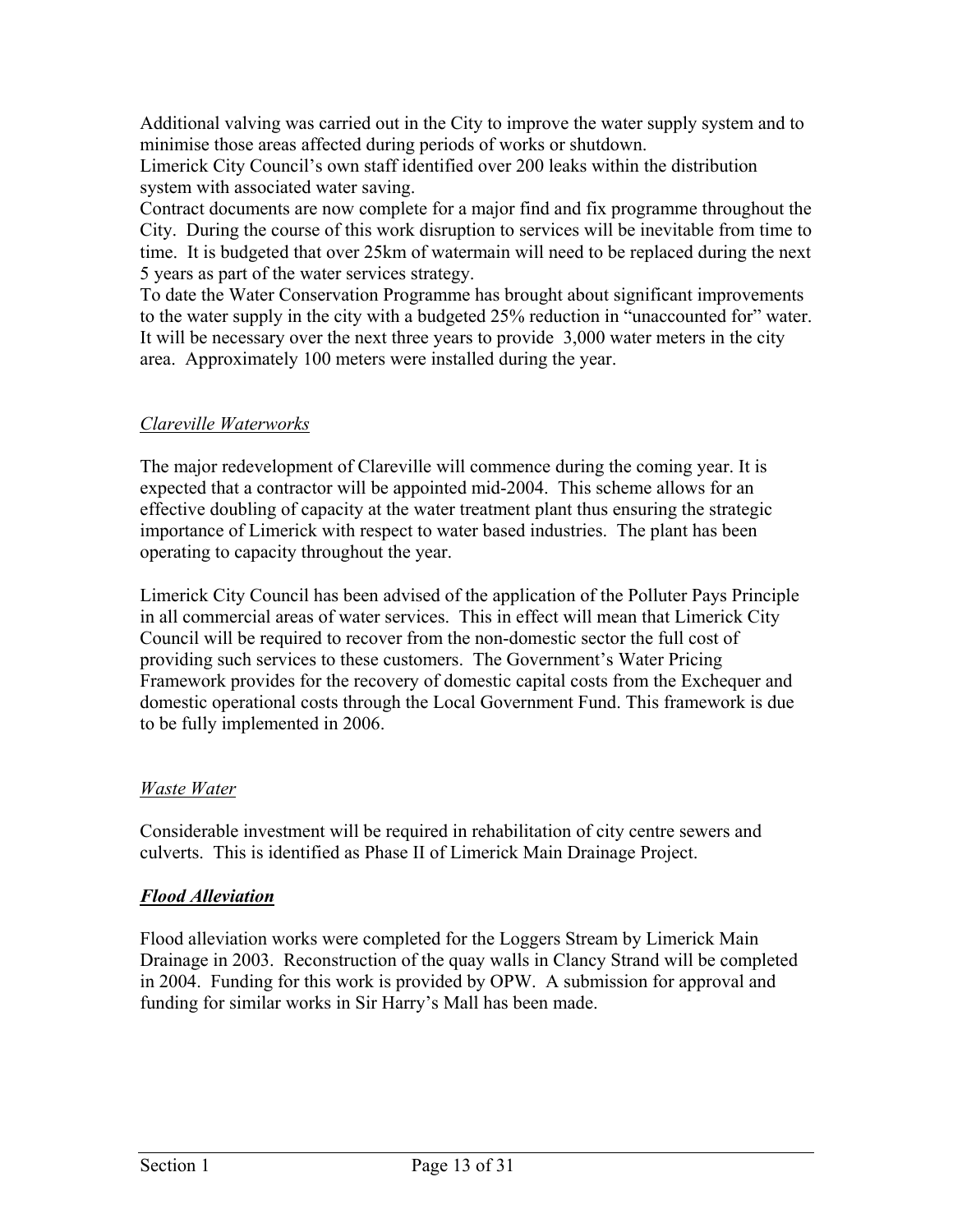## *Canal Project*

Funding has been received under the INTERREG 111 Programme for the "Park Canal Restoration Project" which is being undertaken by Limerick City and five other European Cities. This funding is in response to a submission made by Limerick City Council in partnership with Shannon Development. The aim of the project under the title 'Water in Historic City Centres' to restore the Park Canal for amenity use and make the area more attractive for visitors and residents alike, while providing a tangible link between the medieval city of Limerick and the University of Limerick Campus. This project will act as a catalyst for further developments that will complement the substantial development that has already taken place in the City Centre.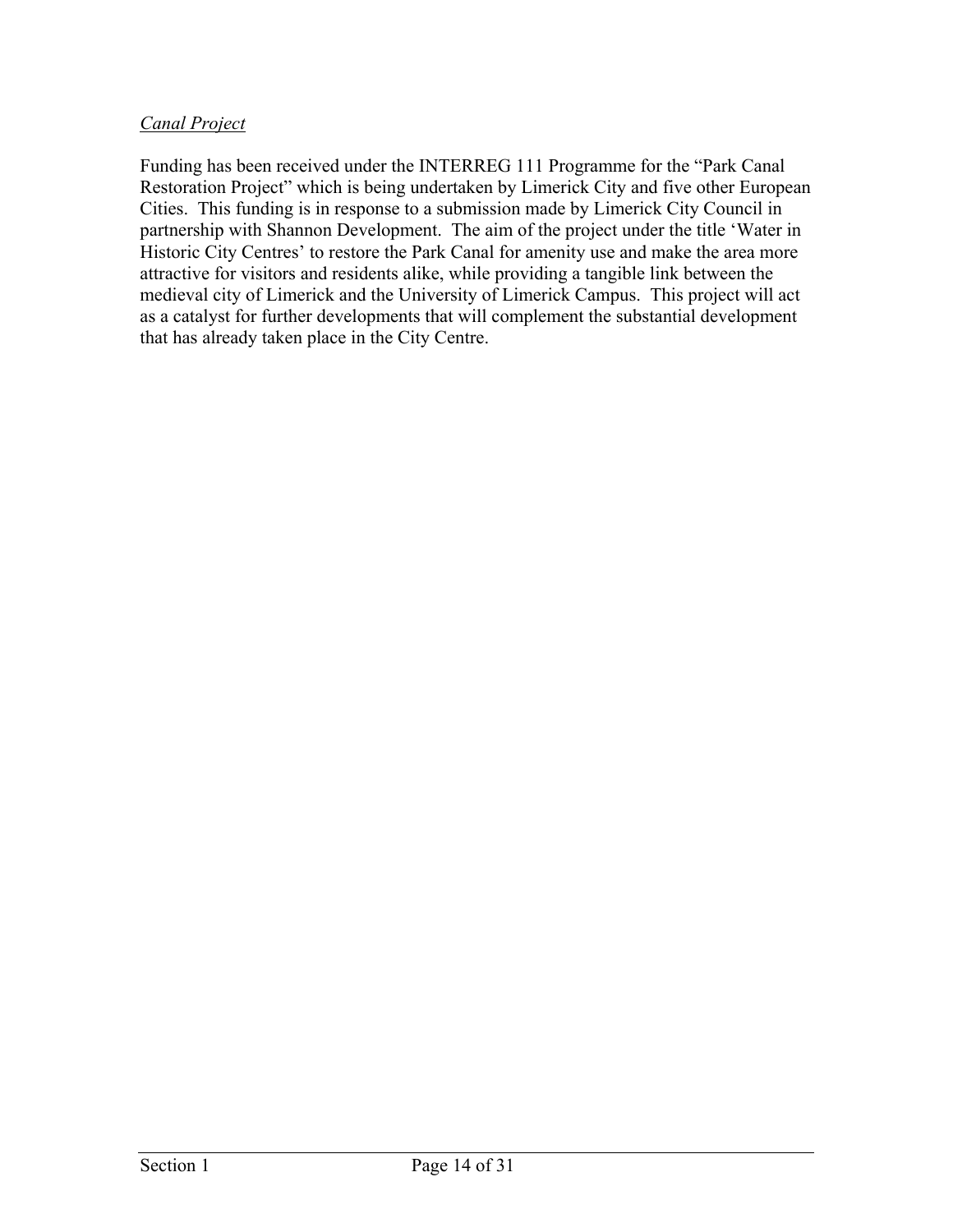## **ECONOMIC POLICY DEVELOPMENT & FUTURE PLANNING**

*"The overall aim of the Economic Development and Future Planning department is to ensure that the economic potential of the City can be realised through the proper planning and development of the City, strategically guided by the City Development Plan"* 

## *Planning and Development*

## *Development Plan Review*

Under the Planning Act 2001, the review of the City Development Plan commenced during 2002 with a report by the City Manager to the City Council on progress achieved under the 1998 Plan. This plan review which commenced on 18 December 2002 will extend through to 2004 before final adoption. An extensive consultation process took place in early 2003 and a further consultation process involving all relevant stakeholders will take place before the plan is adopted.

## *Retail Study*

Limerick City Council, Limerick County Council , Clare County Council and Tipperary North County Council commissioned consultants to prepare a joint Retail Strategy. This Study was completed during 2003. Proposals and recommendations were presented to and subsequently adopted by the City Council in May 2003. The final adopted proposals will be incorporated into the new Development Plan when completed in 2004.

## *Docks Area Plan*

The redevelopment of the Limerick Docklands is under examination by a representative group comprising Limerick City Council, Shannon Development and The Shannon Foynes Port Company. Consultants were appointed early 2003. An Area Plan is currently being prepared. It is expected that this plan, for the strategic development, redevelopment and renewal of the Limerick Docklands area, will be submitted to Council in 2004. The final adopted plan will be incorporated into the new Development Plan when completed in 2004.

## *Borough Boundary Extension*

With the introduction of the Local Government Act 2001, there has been a change in the procedure for determining variation in Urban Boundaries. The City Council has been advised by the DOEHLG that a new submission will be required to comply with the requirements of this Act. Preparation has begun on the revised submission and it is proposed that the submission will be made in 2004.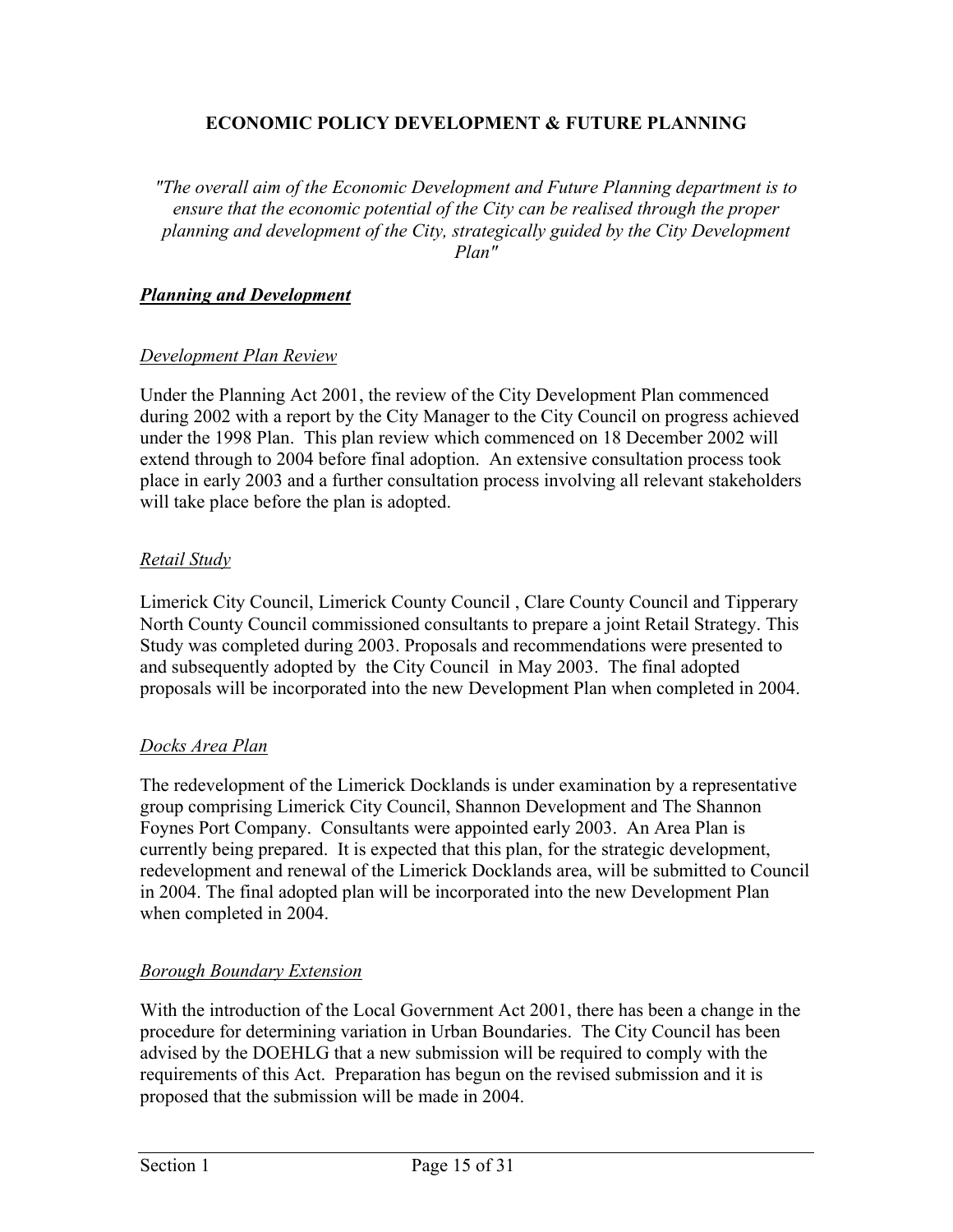## *Integrated Area Plan*

The continued success of the Limerick City Integrated Area Plan will ensure that 41 of the 45 sites designated will be completed by the extended closing date of the 31/12/2004. It is anticipated that in excess of  $\epsilon$ 352m in investment will arise out of this programme.

## *Living Over The Shops*

Limerick was granted tax exemption on 1.5km of street in the City Centre. All owners have been contacted and advised through public seminars and publications. The "Corn Building" in Shannon Street, was completed under this scheme. The owners of a number of other suitable properties have come forward for inclusion in the scheme which is due to end on  $31<sup>st</sup>$  December 2004.

## *Conservation of Protected Structures*

The Planning Act 1999 & 2001 makes provision for conservation of buildings of Architectural Merit. 400 are listed in Limerick and we are currently examining a further 300 for inclusion in the new Development Plan. The City Council provides an assessment and advisory service to the owners of Protected Structures and also administers a Scheme of Grants for the maintenance of such buildings. The programme will continue through 2004 and it is expected that grant aid will also be available from the DOEHLG.

## *Contribution Scheme*

The Planning and Development Act, 2000 provides for the adoption of a development contribution scheme. The purpose of which is to provide a mechanism to **partially** fund the provision of infrastructure and community facilities in the local authority area. The making of a development contribution scheme is a reserved function and the scheme must be adopted before March  $11<sup>th</sup> 2004$ .

# *Community and Development*

## *Limerick City Development Board*

Limerick City Development Board launched its vision for Limerick City with the publication on Monday the 28<sup>th</sup> January 2002 of the Limerick City Development Board Strategy for Economic, Social and Cultural Development. This sets out the goals and objectives for the City from now to 2012.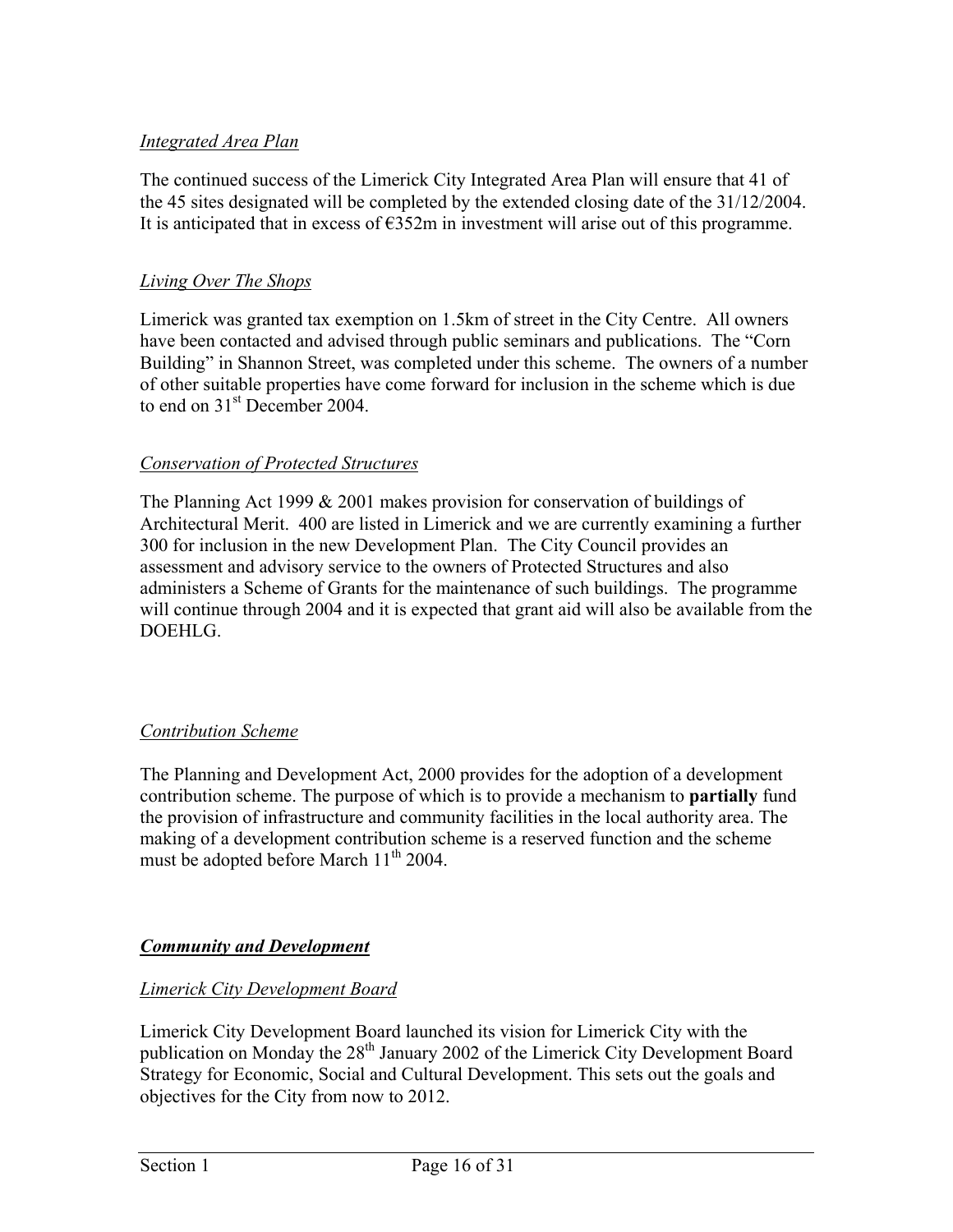The Strategy was prepared under Part13 Section 129 of the Local Government Act 2001 which provides a statutory basis for the establishment, composition and functions of the City Development Board and for the preparation by the Board of a Strategy for Economic, Social & Cultural Development.

The strategy is broadly based, covering all the major services in the City. It gives direction to where we want the City to go, what we want to achieve and provides a vision of what we as a community want our city to be like in 10 years.

The Strategy has now entered the implementation stage and the Board meet regularly to monitor the effective roll out of the goals and objectives signed up to in the strategy and also develop new ideas. A project management system funded by the partner organisations was designed this year to aid partners track, monitor and evaluate their actions and this can be accessed on [www.limerickcitydb.ie](http://www.limerickcitydb.ie/) Working groups have been constituted to work on developing and rolling out newtargeted strategies identified in the Limerick City Development Board Strategy for Economic, Social and Cultural Development, this on going work will ensure Limerick City will continue to grow as an attractive vibrant enterprising City.

Next years programme of work will continue directing the implementation of the strategy.

The City Development Boards has been given the responsibility for co-ordinating the implementation of the National Children's Strategy at local level, to comply with this directive the City Development Board held a Comhairle na nÓg in May 2003. The event was held in City Hall and 115 young people participated in a very lively debate on issues that affect their lives, delegates were selected to represent their area at the 2003 Dáil na nÓg in Dublin, this took place in November 2003.

A Youth Forum will be formed as part of the 2004 work programme and this will ensure that children's voices are heard in their local area. This part of the National Children's Strategy which has as its first goal Children will have a voice in the matter which effect them and their views will be given due weight in accordance with their age and maturity.

# *Limerick City Childcare Committee*

The Limerick City Childcare Committee operates under the auspices of Limerick City Development Board. A childcare strategy has been drafted and was launched by Minister Michael Mc Dowell Dept of Justice Equality & Law Reform on 22 November 2002. Funding is allocated through the Dept of Justice Equality & Law Reform and Area Development Management Ltd (ADM) under the National Development Plan. Through Limerick City Development Board and Limerick City Council a Childcare Co-ordination and Development worker will be employed early in 2004.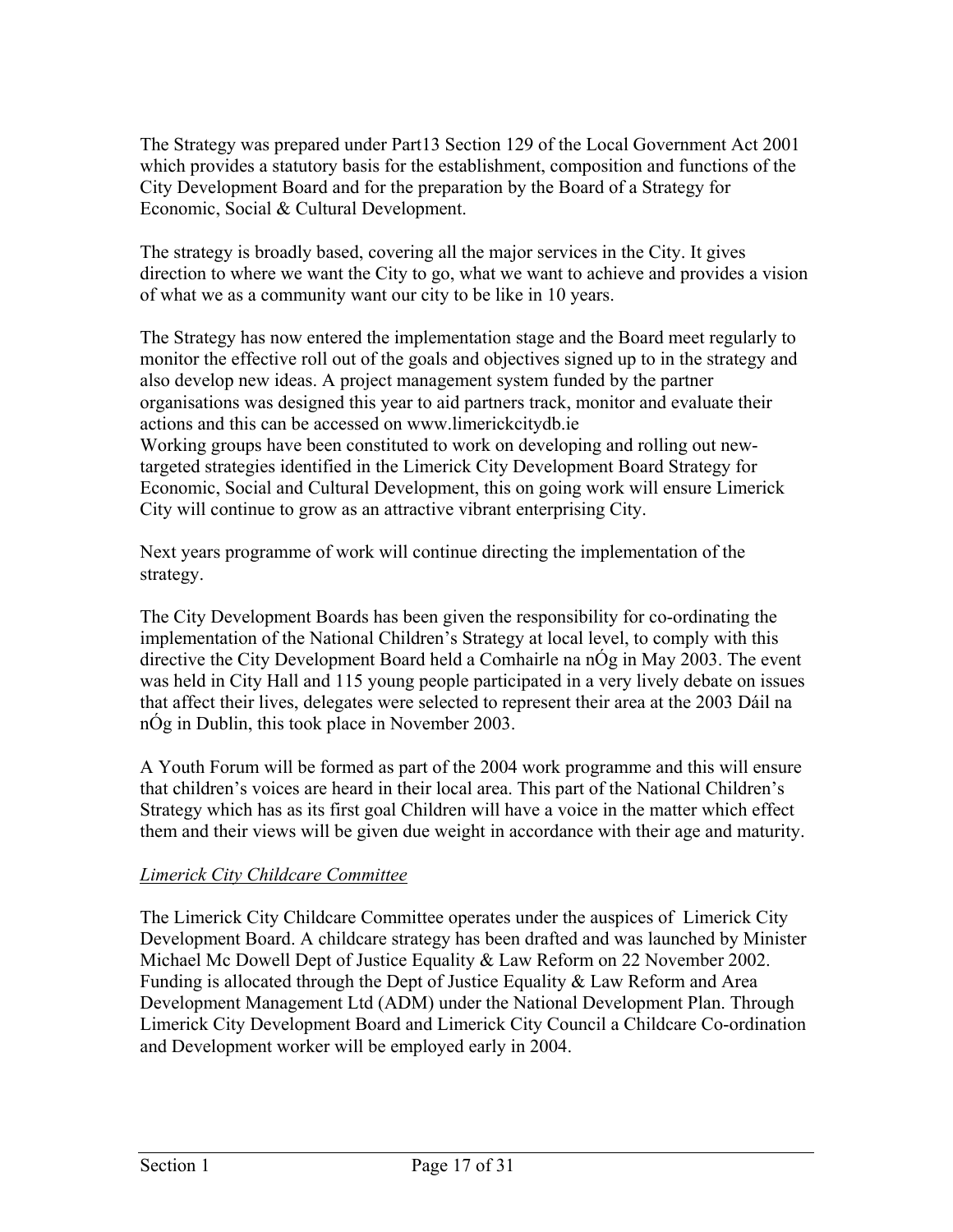# *RAPID*

 The RAPID Programme was launched by Minister Eoin Ryan in Limerick in February 2001. Three of the 25 designated RAPID areas nationally were identified in Limerick City:

- North Limerick City: Killeely/ Ballynanty (including Moyross),
- City Centre : Kings Island and Watergate Flats,
- South Limerick City: Southill, Our Lady of Lourdes, Our Lady Queen of Peace and St Saviours.

The plan for each area identified local needs and through projects specific to each agency developed an integrated response to those needs. Limerick City Council was the lead agency in the majority of the projects in each of the RAPID plans. The success of RAPID projects is dependant upon central funding and expectations must therefore be tempered in line with economic reality.

## *Limerick City Community Forum*

The Community forum is facilitated by Limerick City Development Board. The Forum acts as the representative collective voice of 300 Community/ Voluntary organisations in the City. The Forum also acts as a platform for the Community/Voluntary sector in the City and it nominates representatives to the City Development Board and the Strategic Policy Committees of City Council.

## *Social Inclusion Unit*

In 2002 Limerick City Council established a Social Inclusion Unit. The Unit is one of nine created by the Department of Environment Heritage and Local Government as part of a national pilot initiative. The aim of the Unit is to facilitate the widening of the role of Limerick City Council in combating social exclusion and poverty in Limerick City.

The Unit works with all departments of Limerick City Council to assist in the development and delivery of programmes and services which target resources to those in greatest need. It is supported in its work by a Social Inclusion Steering Committee which comprises representatives of relevant departments of the organisation.

To date the Unit has supported a number of departments in the development of social inclusion initiatives. These include the modification of Limerick City Council's rent scheme to one which no longer contributes to the creation of poverty traps, the translation of in-house information leaflets into foreign languages for the benefit of non-English speakers accessing its services, and a review of Limerick City Council's consultation policy and procedures.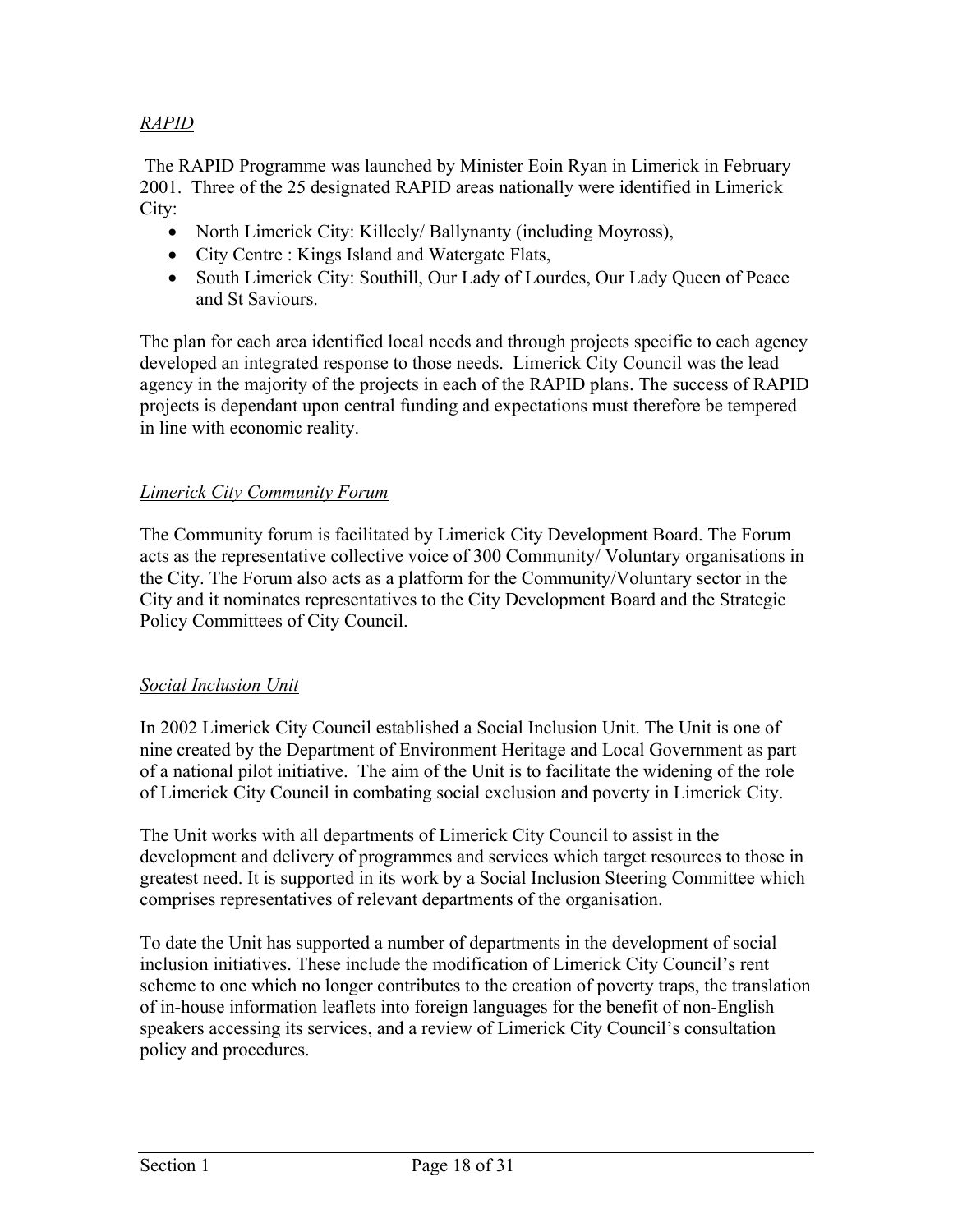The primary aim of the SIU in 2004 will be to help enable Limerick City Council to become a leading organisation in developing and implementing sustainable policies based on equality which empower the citizens of Limerick to participate fully in society from an economic, social and cultural perspective. It will aim to add value to the work of the organisation by assisting departments to implement programmes and services which tackle exclusion in the City.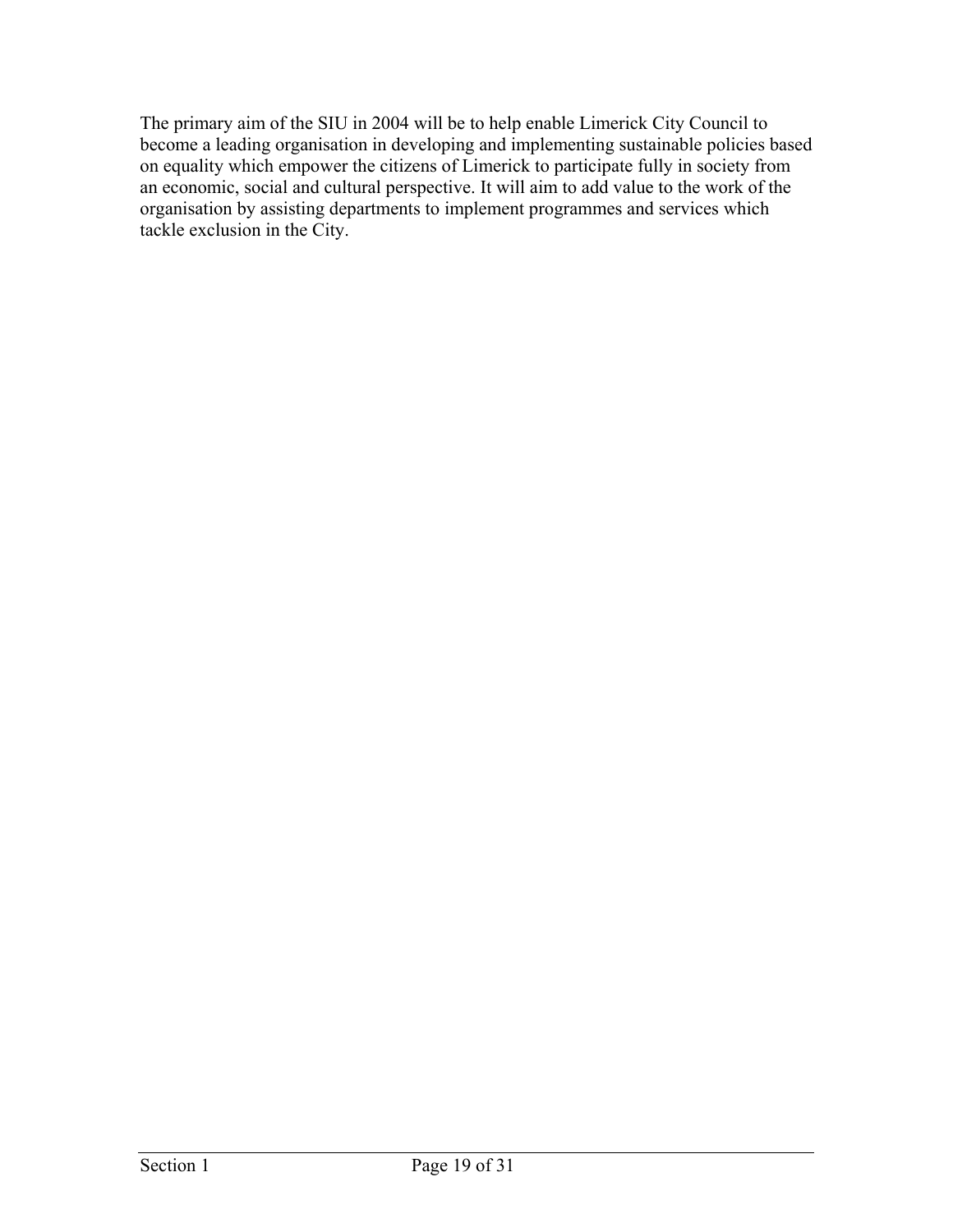## **ENVIRONMENTAL POLICY**

*"The overall aim of the Environment Department is to promote the conservation and improvement of the environment and enhance the business environment upon which that population depend for a livelihood"* 

#### *Regional Waste Management Plan*

Limerick City Council adopted the Regional Waste Management Plan on  $12<sup>th</sup>$  September 2001 under the Waste Management (Amendment) Act, 2001.

Limerick County Council, as the Lead Authority for Waste Management in the Region has established a project team to roll out the implementation of the Plan. Limerick City Council contribute financially to the costs of the project team and participate fully on all technical, operational and policy committees to ensure that the interests of the city are reflected in all areas of the Plan.

#### *Waste Collection Permit Regulations, 2001*

The permits granted to Waste Collectors operating in Limerick City, under the Waste Management (Collection Permit) Regulations, 2001 have ensured that a dry recyclable collection service is now available to the citizens of the city.

#### *Environmental Awareness and Education*

Limerick City Council will continue to work towards the implementation of the principle of reduce, recycle and recovery of waste generated in accordance with its Waste Management Plan. This is also in line with the Council's strategy of developing and implementing effective education programmes in homes, schools and businesses. Among the initiatives proposed for 2004 are the production of the Managing Waste Better Newsletter, provision of a Household Hazardous Waste collection and further promotion of home composting.

#### *Recycling Facilities*

To date Limerick City Council has provided 20 bring bank sites in the city and a mini Recycling facility at Park Road. Funding has been secured for the upgrading of these facilities and work is now underway. It will be completed in 2004. A planning application for a Civic Amenity site on the Childers Road will be lodged early in 2004.

#### Support Scheme for low income households

A support scheme was introduced for households who meet the terms of the scheme to receive a subsidy towards the refuse collection and disposal service being provided by Refuse collection operators. The Budget for 2004 provides a sum of  $\epsilon$ 670,000 for this subsidy.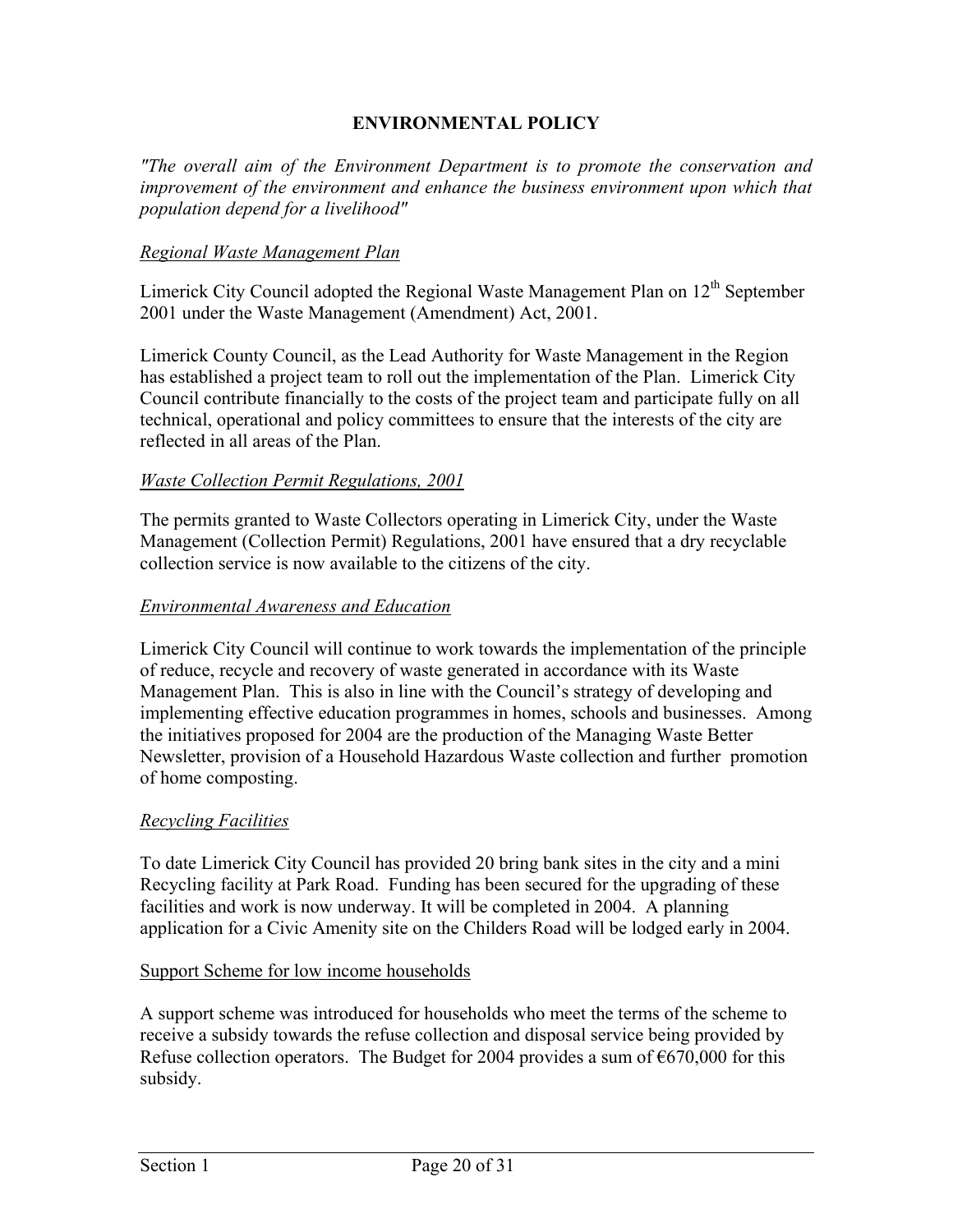## *Westfields Wetlands*

Limerick City Council has applied for funding through the EU Life Programme towards the implementation of a conservation and management plan for the Westfield wetlands. A decision on this application will be made in 2004.

## *Longpavement Rehabilitation*

Limerick City Council has received a licence from the Environment Protection Agency (EPA) to rehabilitate and restore the closed landfill site at Longpavement. Work has already taken place and it is expected that further work will be carried out in 2004 on the implementation of the licence conditions. The total cost of this project will be in excess of  $\varepsilon$ 8m.

## *Litter Pollution*

Two additional inspectors are now employed in the enforcement of litter and waste laws. The benefits of this increased enforcement effort will be evident in 2004.

#### *Air Pollution*

Limerick City Council has 3 air monitoring stations, Moyross, Southill and the City Centre where smoke and sulphur dioxide are continuously monitored. The results produced over the years have never exceeded the levels allowed.

Since regulations governing the ban on the marketing, sale and distribution of bituminous coal in Limerick City and its adjoining built-up areas were introduced the air quality has improved further.

The council will continue to enforce these regulations in 2004.

#### *Cemeteries Department*

During 2003 major improvements to pathways and driveways in both Mt. St. Oliver and Mt. St. Laurence, were carried out. Further improvements will be carried out in 2004.

#### *Fire Service*

Limerick City Council Fire Service has 5 broad areas of activity that are mutually supportive in the delivery of an integrated service to the public:

- Fire/Emergency Operations
- Fire Prevention & Building Control
- Major Emergency Planning
- Civil Defence
- Fire Communications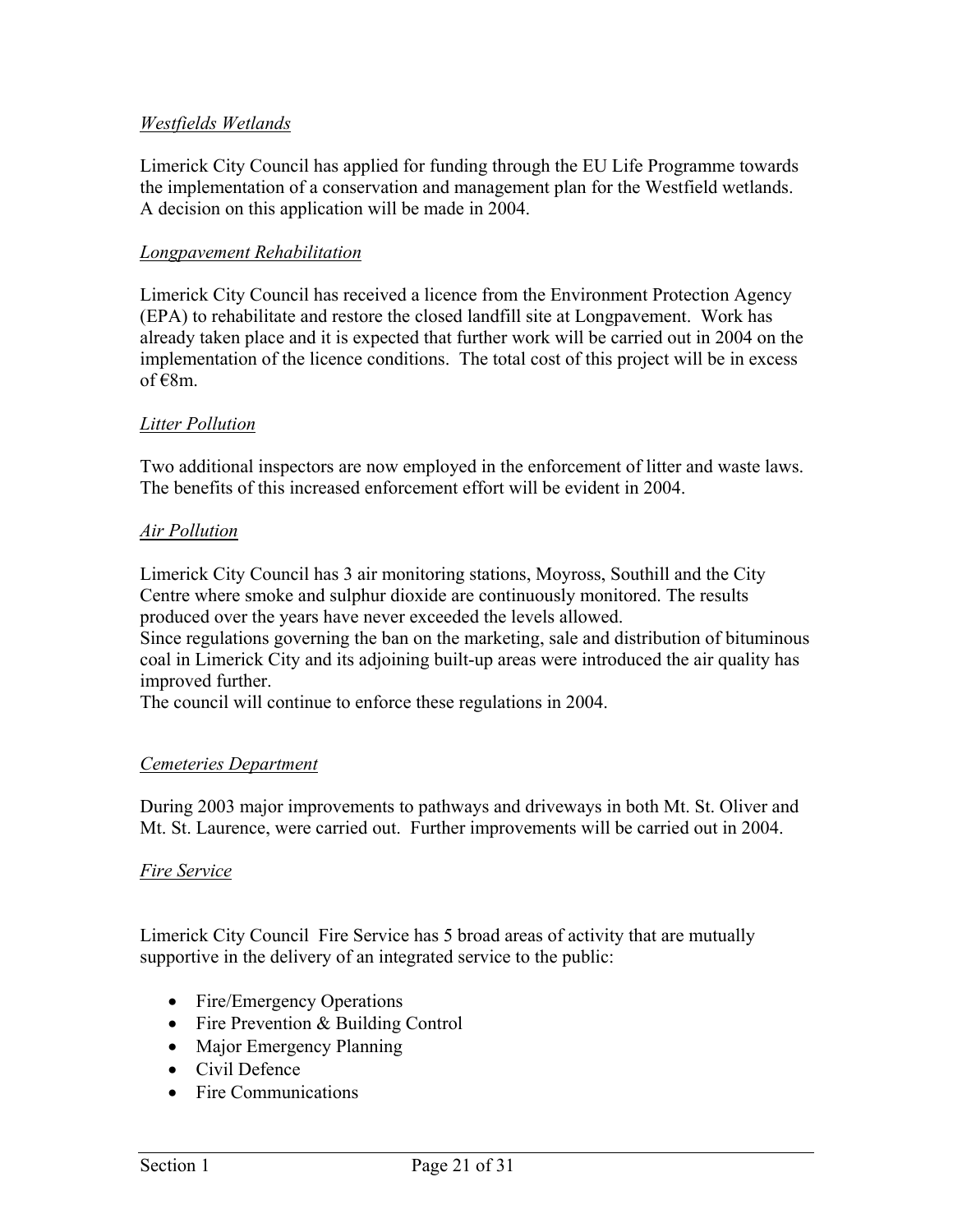# *Fire & Emergency Operations*

The Fire/Emergency Operations Department provides a comprehensive fire brigade service to the community, 24 hours a day, 365 days per year. The Fire Brigade operates from the Fire Station, Mulgrave Street, Limerick and provides fire and rescue services to an area of approximately 419 sq. kilometres and a population in excess of 100,000 people within the Borough itself and in adjoining areas in counties Limerick and Clare. The Fire Brigade also provides a response to road traffic accidents, chemical incidents, flooding and other emergencies.

## *Fire Prevention and Building Control*

The function of the Fire Prevention & Building Control Department is to ensure the health, safety and welfare of people who occupy or use buildings, through ensuring the reduction of fire risk, proper means of escape, the access for people with disabilities and the conservation of fuel and energy.

The services provided include:

- Licensing of Premises
- Planning Applications
- Fire Safety Certificate Applications
- Building Control
- Public Advice & Complaints Service

# *Major Emergency Planning*

The Fire & Rescue Service updates the City Council's Major Emergency Plan. It also facilitates the development of departmental major emergency plans, such as those of the roads, water, sanitary and housing services of the City Council, by providing administrative and secretarial support and by chairing the City Council's Major Emergency Planning Implementation Committee.

## *Civil Defence*

The Civil Defence organisation's objective in Limerick City Council, and indeed all over the Country, is to provide emergency relief and support and to ensure the continued operation of vital services and the maintenance of public life during major emergencies. Civil Defence responds at the request of City Council management, in accordance with the Major Emergency Plan.

Civil Defence is unique in that, although it is a City Council function, it is staffed by local volunteers who contribute generously of their time in service to the community.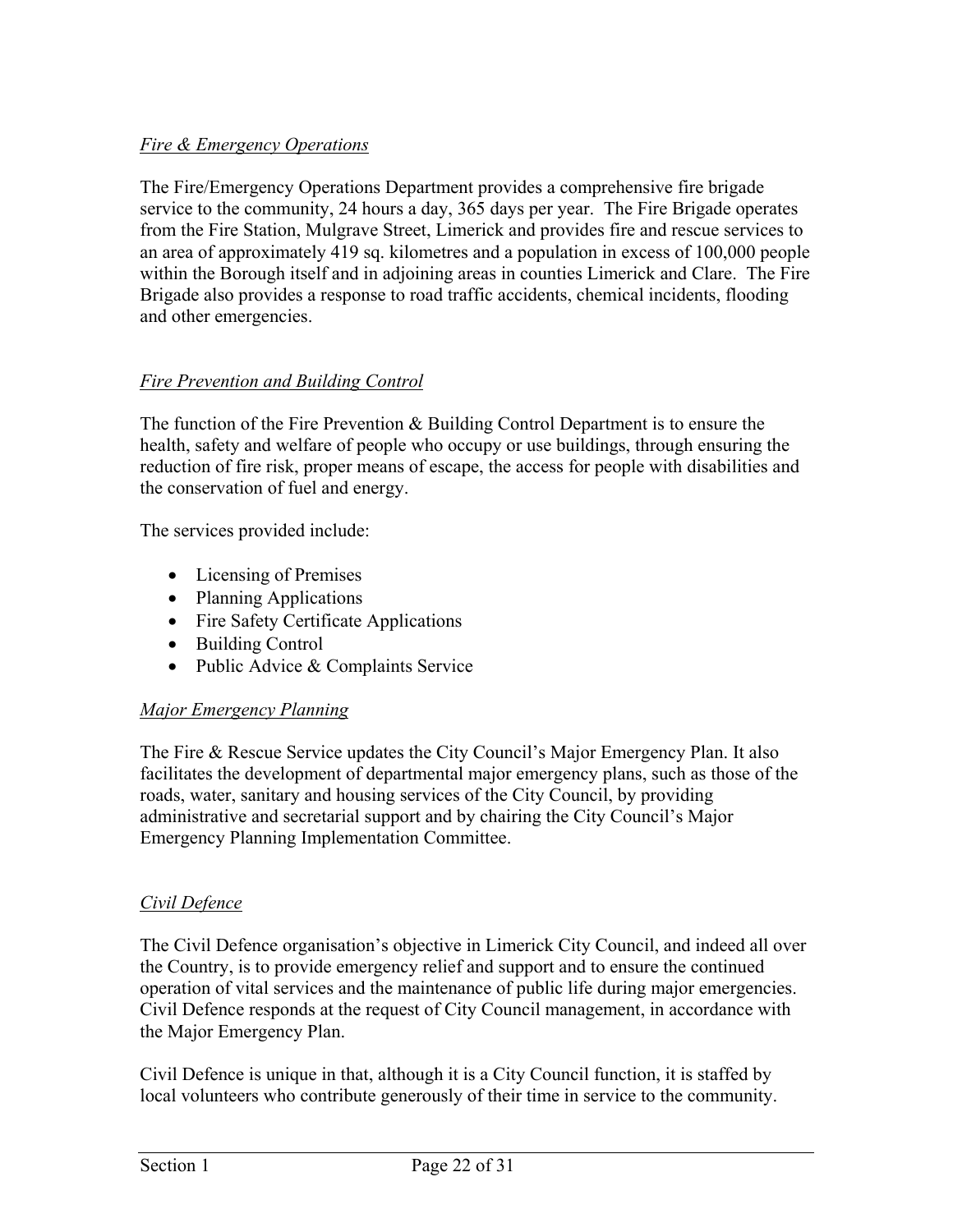Civil Defence is funded by a 70% grant aid from the Department of Defence, with the remaining 30% provided by the City Council.

Civil Defence was privileged in 2003 to have contributed to the success of a prestigious international event – THE SPECIAL OLYMPICS. Civil Defence volunteers served at the opening and closing ceremonies in Croke Park, Dublin.

Recently Limerick City Civil Defence competed in National Exercise Competitions in River based activity, Auxiliary Fire Service, Rescue and Casualty. The teams involved acquitted themselves very well.

## **Munster Regional Communications Centre**

The Munster Regional Communications Centre (MRCC), located at the City Fire Station, is the base for the first part of a three-part national fire brigade mobilisation and communications system. Two other centres are planned, one in Dublin covering the Eastern region, and one in Castlebar covering the Western region.

The MRCC Project was set up to improve the overall speed of response and efficiency of the Call Out System for the fire authorities in the Province and became operational in December 1992.

The Centre currently mobilises 66 retained fire stations throughout Munster and one full time station in Limerick City. Three more full time fire stations, two in Cork City and one in Waterford City are about to be added to its system.

Limerick City Council is considered to be one of the most progressive Fire Authorities in the State. Over the last 20 years, it has been to the forefront in most of the developments of the Fire Service at national and regional level. Its contribution to the development of National Fire Safety Standards, National Training Standards, Emergency Planning and in particular the Regional Communications Service has been acknowledged at national level.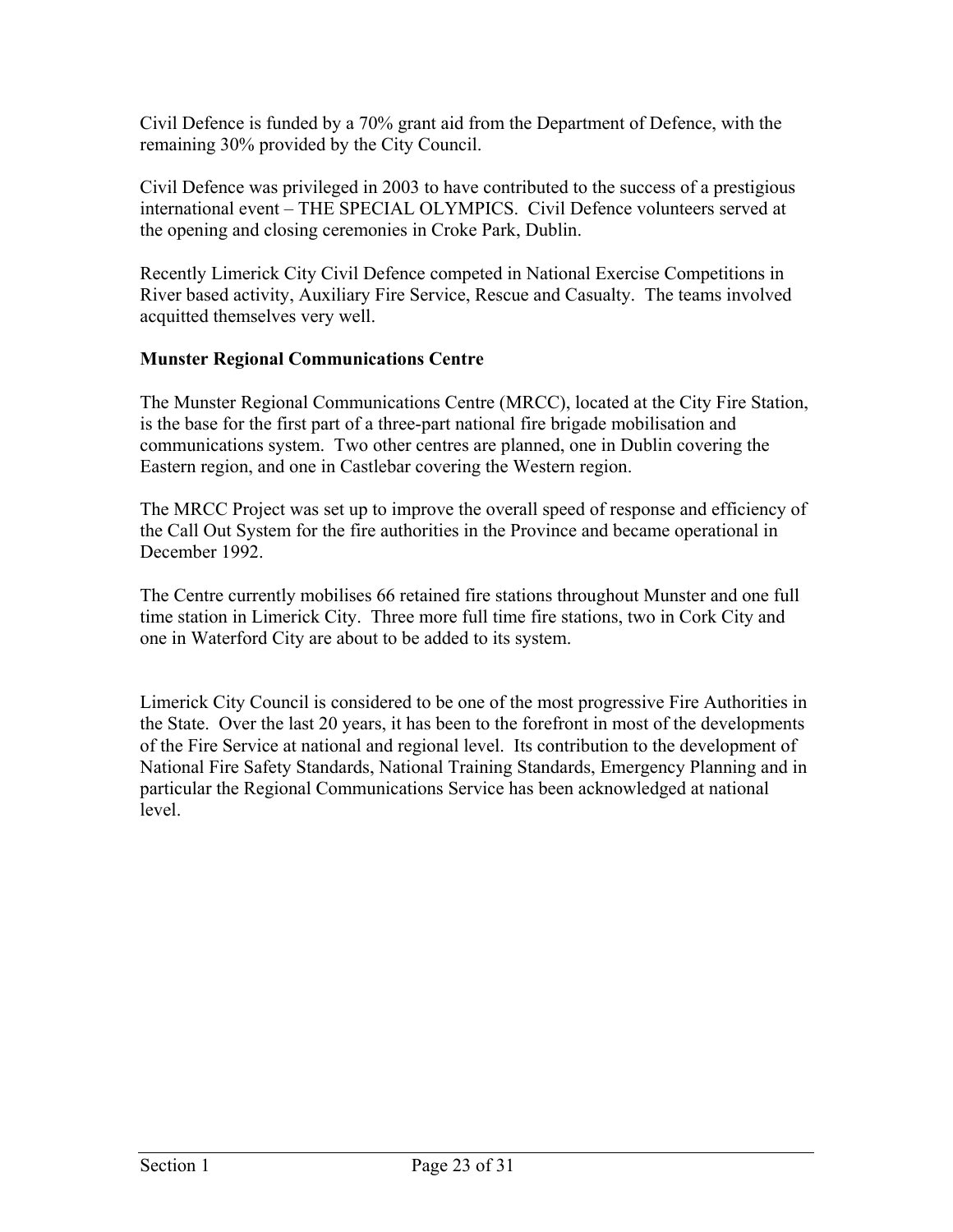# **CULTURAL & SPORTING POLICY**

*"The aim of the cultural and sporting department is to endeavour to enrich the cultural lives of the citizens through improved awareness and access to facilities in our Libraries, Museums, City Art Gallery and related services."* 

## *Recreational and Sport Policy Framework*

The Recreational and Sport Policy Framework strategy has audited and assessed the current provisions and standards of all recreational amenities and facilities in the city and the environs. It will bring forward appropriate policies for the provision, management and maintenance of recreational facilities. The draft report will be delivered to the Sporting Policy Strategic Policy Committee in February 2004.

## *Playground Facilities and Public Parks*

The playground in the Peoples Park continues to provide large numbers of children in the city and its environs with a valuable amenity. The People's Park has been awarded Best Public Park in the Department of Environment Heritage and Local Government's City Neighbourhoods Competition for 2003. It is proposed to provide additional playground facilities in the City. The Council are pursuing the development of Shelbourne Park in consultation with local residents and elected members from the area. It is hoped to bring forward a Planning Application for Shelbourne Park in 2004 subject to the above consultations and finance being available.

## *City Enhancement Scheme*

The "Bridges in Bloom" initiative was widely acknowledged in 2003 as a success. Funding of  $\epsilon$ 35,000 has been provided in the estimates for 2004 to expand further on this initiative. In addition the council will be expanding the existing Gardens Competition to incorporate other areas of activity eg business premises.

## *Municipal Golf Course*

The new management arrangement has now been in place for one year and is working well. Work will commence shortly on the restoration of the existing house to provide a modern and attractive clubhouse which is essential for the continued development of this course's potential.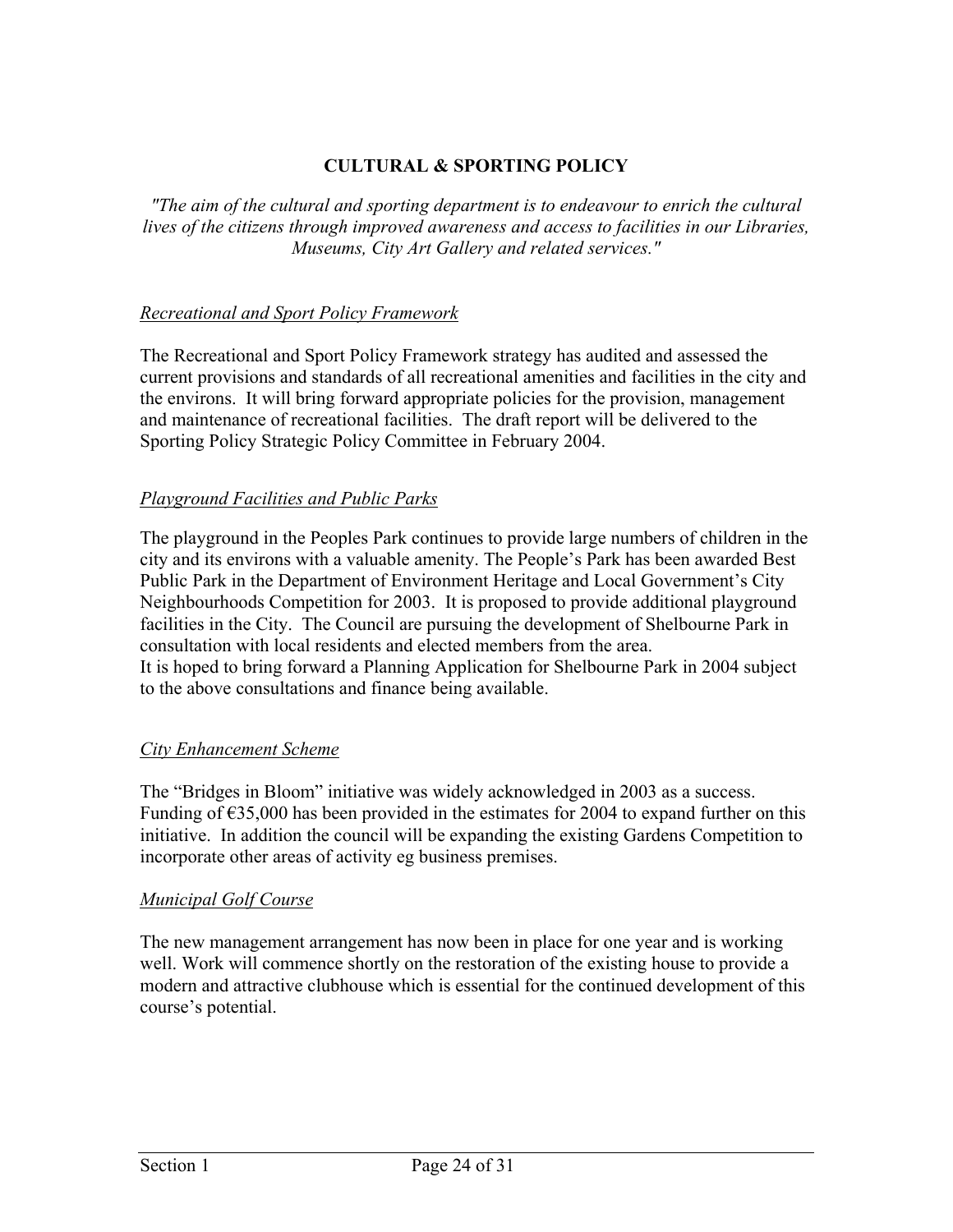## *Grants for Community and Voluntary Groups*

In 2003 a pilot scheme was introduced to assist community and voluntary groups financially in their efforts to improve the local environment. It is proposed to continue this scheme in 2004 and a provision of  $\epsilon$ 50,000 has been made in the Budget.

#### *Grove Island Leisure Centre*

The Grove Island Leisure Centre will open early in 2004. It will be a major recreational amenity for the City and will have the following facilities:

25 metre pool Kiddies pool Sports Hall Gym Sauna Steamroom **Jacuzzi** 

#### *Limerick City Library Service.*

 Limerick City Library has continued to promote and implement its four main objectives, education, access, social inclusion and modernisation during 2003.

In order to introduce children of all ages to reading a new Schools Library Delivery Van has been acquired. This will allow children who previously did not use the library, access to all types of library materials.

Children's Book Festival 2003 provided a wide range of events and activities for children of all ages. Almost every member of staff was involved in this year's festival, some of whom used their varied skills and talents to conduct storytelling, craft sessions, talks and quizzes.

The Building Contract is now signed for a state of the art library in Moyross. This library should be ready for opening early 2005.

The results of a National Public Library User Survey were released this year. This is the first such survey to be conducted in Ireland. About 46% of visitors used the library at least once a week while 75% travelled five miles or less to use the facilities. The usage statistics showed the main activities were to "borrow/return/renew books" and "browse". Over one-third of all visitors used the Internet and the main purpose was for "Email"(67%) and for "study/research" (67%). Library staff received high satisfactory ratings with nearly all respondents rating staff attributes as being "good" or "very good". From the analyses of the data Limerick City Library compared favourably with national statistics.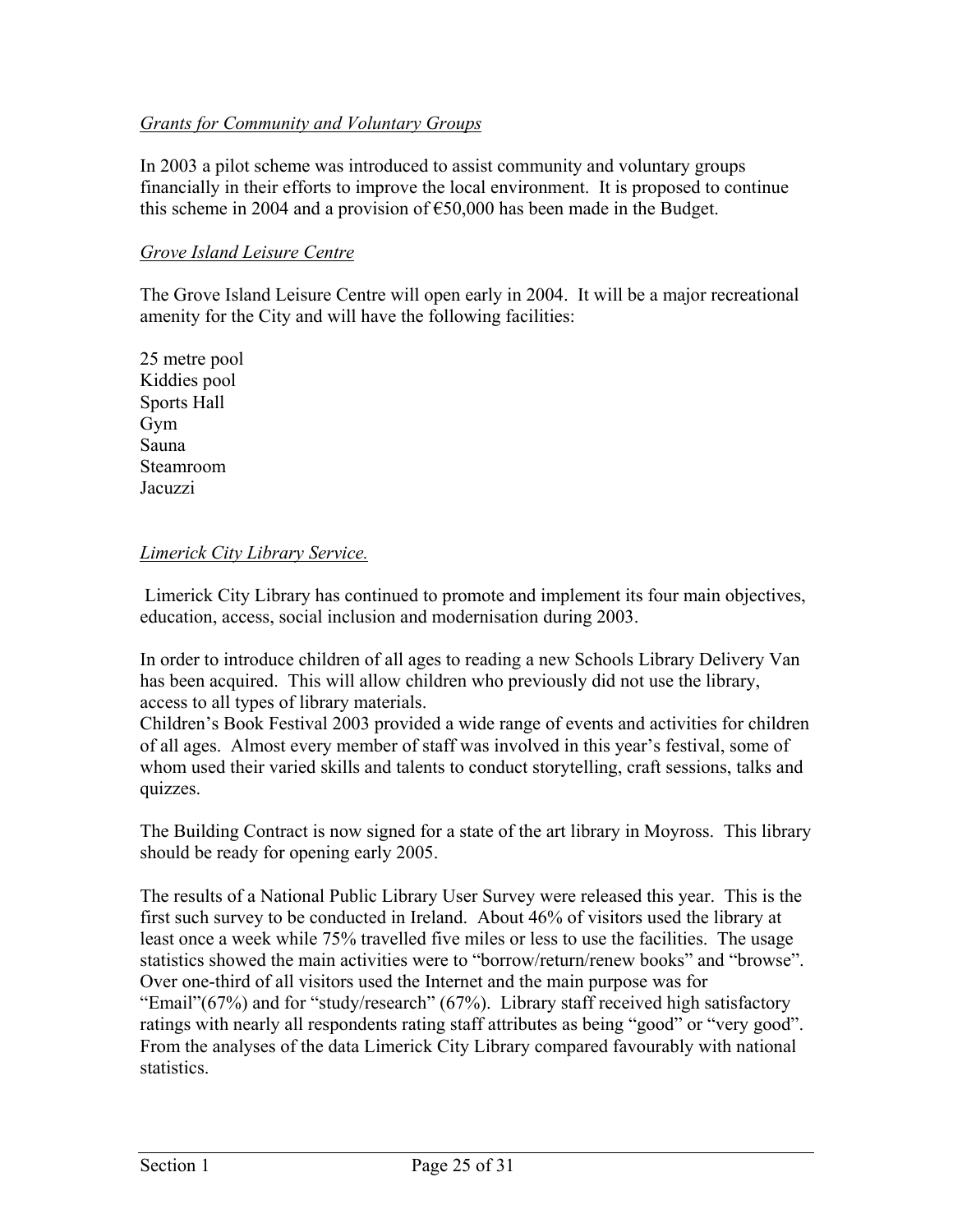Dr. Matthew Potter commenced writing "The Changing Faces of Limerick Corporation/City Council 1198-2004". This book will be ready for publishing in the latter half of 2004.

## *Limerick City Council Arts Service*

Key activities undertaken by the Arts Service of Limerick City Council during 2003:

Calendar of Events - A weekly electronic version of 'what's on' was introduced as a key information tool to provide audiences a guide to arts activities in Limerick City.

The first CNC National Choral Conductors' Forum was held in Limerick in January. Over sixty conductors, teachers and choral singers participated at the event, which provided conductors with the opportunity to discuss ideas and issues relating to the world of choral music.

The annual Kate O'Brien Weekend, attended by over 200 people used three venues in the City. The theme of 'The Subversive Family' was well debated by visiting speakers and participants, which culminated in the Kate O'Brien lecture given by Ferdinand Mount.

The annual Limerick Print Auction, by students and staff of Limerick School of Art & Design, took place in City Hall. This is a hands-on event organised by students to alleviate costs of a trip undertaken by third year students of the printmaking department. The trip allows students to investigate the printmaking techniques of other countries.

Fresh Film Festival, a film festival for young people between 12-18 years, hosted a series of films; The Lost Boys, The Devil's Backbone, Kids in America, The Innocents, in the national touring cinamobile. The Cinamobile is a 40 foot articulated truck that opens up into a cinema and was parked in Pery Square for a day. With a capacity of 70 it was full for the daylong screenings by schools in the area. As part of the festival the Irish Schools Video Competition took place, screened at the Belltable Arts Centre. Workshops on sound, camera techniques, artmation and editing also took place.

The first European Community Music Network gathering took place in March at the Irish World Music Centre. It brought together community musicians and academics to discuss the area of community music and to set up a European network for community music practitioners.

Art & Science: The Meaning of Life – a schools project in association with the Sculptors' Society of Ireland. Sean Lynch artist and 24 students from St. Enda's Secondary School worked on examining the subject matter of science/media. From January to March the group decided to look at the human figure and its relationship to scientific endeavours, especially the notion of cloning. An exhibition of the work by the students was held at the Hunt Museum.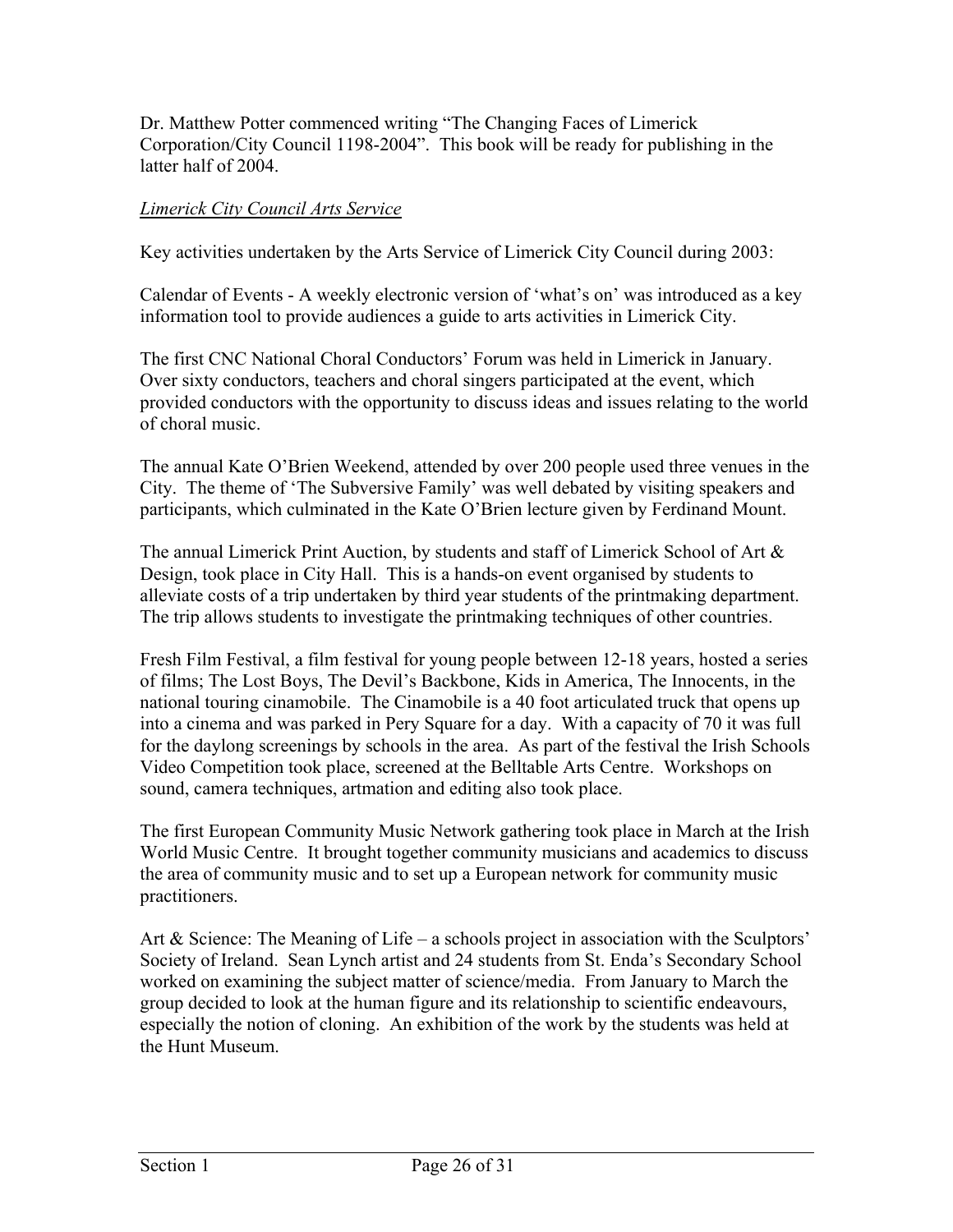Compose Yourself – A community music project in Galvone National School with the Education and Community Outreach Department of the Irish Chamber Orchestra, the emphasis of this project is on social and musical outcomes. The key aspects of the project were group work, experiential learning, and development of musical skills,  $f$ eedback and evaluation. Two  $6<sup>th</sup>$  classes one boys and one girls were involved in percussion and movement, ideas that are linked to the Music Curriculum of Primary Schools and facilitated by Siobhan Daffy, Diane Daly and Frances Shanahan.

IRMA Trust recognised the need in Limerick City for the provision of a rehearsal space for young bands in the City. Operating at LEDP, the project is operating as a pilot project called 'Get In', for one year. IRMA has provided equipment and instruments for the purposes of rehearsal and a technician is available through the IRMA Trust to set-up the equipment and maintains it for the year. Up to ten young Limerick bands now use the space on a weekly basis.

Paint the Feeling - An art exhibition to coincide with the visit of the Austrian Special Olympics team to Limerick was organised in June. The exhibition took place in City Hall during the month of June and included the work of St. Gabrielle's, Irish Wheelchair Association, Southside Youth Initiative and St. Augustine's. Postcards of the work will be produced in 2003.

Sionna Festival of European Traditional Music and Dance –  $12<sup>th</sup>$  –  $16<sup>th</sup>$  November An extensive programme of music, dance, street theatre, dance and disability, the French Market and the TG4 annual traditional music awards took place. Now in its  $4<sup>th</sup>$  year, the festival has the potential for becoming a centrepiece of the arts calendar for the City.

Cuisle Poetry Festival – local national and international poets brought a rich flavour to the festival, which took place in Limerick from the  $15<sup>th</sup>$  to  $18<sup>th</sup>$  of October. John Liddy, Tom McCarthy, Louis DePaor, Mary Dorcey, Dr. Fred Freeman, and Jose Maria Alvarez all gave readings and other complementary activities included an art exhibition at LCGA, selected by Limerick poet Mary Coll. Alongside the festival, events in the City Library were organised for children, including readings by Mae Leonard, Marie-Louis Fitzpatrick and Siobhan Parkinson. Spring Onion Puppet Theatre was also part of the programme.

# *Limerick City Gallery of Art.*

The Exhibition Programme at LCGA in 2003 included the following exhibitions:

Ambit Paintings and Drawings by the Limerick artist Samuel Walsh The way things are 2000-2002 by Helen O'Leary ev+a curated by Virginia Perez-Ratton Consisting of 70 artists from 20 countries installed at LCGA and various locations around Limerick. Faith, paintings by Denis Farrell Aphrodite installations and photography by Brian Kennedy Bypass Michael McLoughlin's exhibition based on his own locality of Dublin.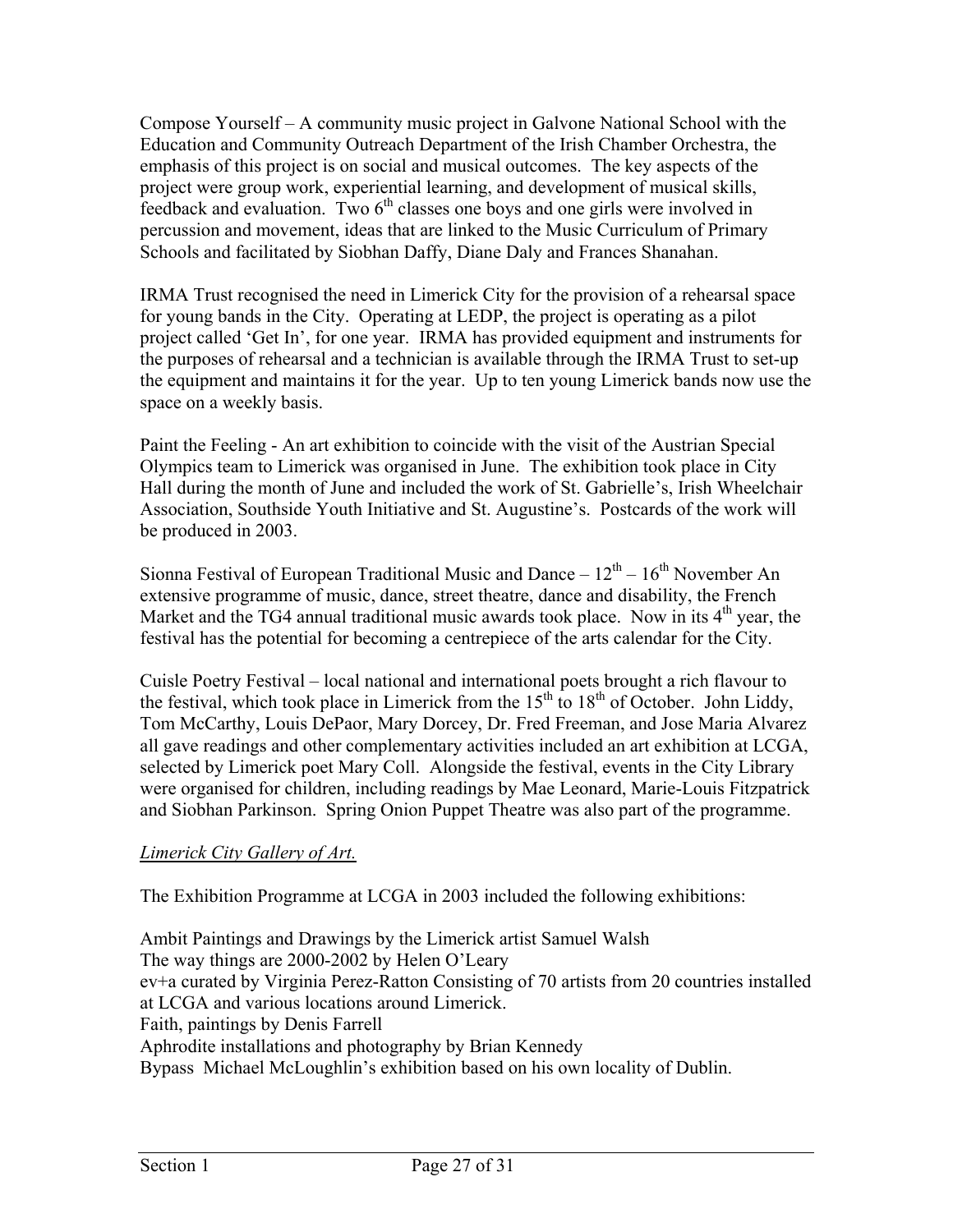Shared Designs a collaboration between Our Lady of Lourdes Community Development Project, Young Women's Group, Limerick and Michael McLoughlin examining their community issues and the physical environment.

McCullough Mulvin Documentary Exhibition of Architectural Practice Caroline McCarthy's the AIB Young Artist award winner presented a new installation

entitled 'Promise' along with other recent works. Of Colour in Craft a touring exhibition from the National Craft Gallery, Kilkenny Extracts and Additions to the Permanent Collection

Cast-A-Net, Exhibition of illustrations by Gavin Hogg for book of poems by John Liddy. 'You said that without moving your lips' Photographs and installations by the London based artist Lindsay Seers

Text curated by Mary Coll as part of the Cuisle Poetry Festival

What you need for painting by Helena Gorey

A Floater in my Shadow, paintings and drawings by Jill Dennis Iontas, Sligo Art Gallery Fourteenth National Small Works Exhibition 2003

# *MA Curatorial Museum based Research Project - Shinnors Scholarship*

Limerick City Gallery of Art and the School of Art, Limerick Institute of Technology have begun an MA of Art by Research over a two-year period that joins the Academic programme of LIT, School of Art and Design with Limerick City Gallery of Art. The funding for the project has been provided by a scholarship donated for this purpose known as the 'Shinnors Scholarship 2003 – 2005'

The placement provides a unique learning situation for the prospective student on a dayto-day basis to study and engage with all aspects of the City Gallery's core activities including the Exhibition Programme, the Permanent Collection, the Outreach and Education Programme. This programme provides a unique focus on training within the gallery sector in the Visual Arts in Ireland.

# *Jim Kemmy Municipal Museum*

There were more than 450 additions to the museum collection during 2003. Notable among them were a Limerick silver table snuffbox by Thomas Bourke, c.1790, a Limerick silver sauceboat by Samuel Johns, c.1750, a Royal Artillery jacket made at Limerick Clothing Factory 1903, a medal commemorating the capture of Limerick 1691 and a walnut and silver flute made by Corbett & Son, c.1850.

A Late Bronze Age metalwork hoard found at Newgarden, Castleconnell, was brought to the museum in March. It is expected that the hoard, consisting of a socketed axe, a sickle, a gouge and a chisel, dating from c.800 BC, will be acquired by the museum.

2009 records were added to the museum's computerised catalogue, which now contains 51,219 records. 5944 digitised images were added to the catalogue, bringing the total to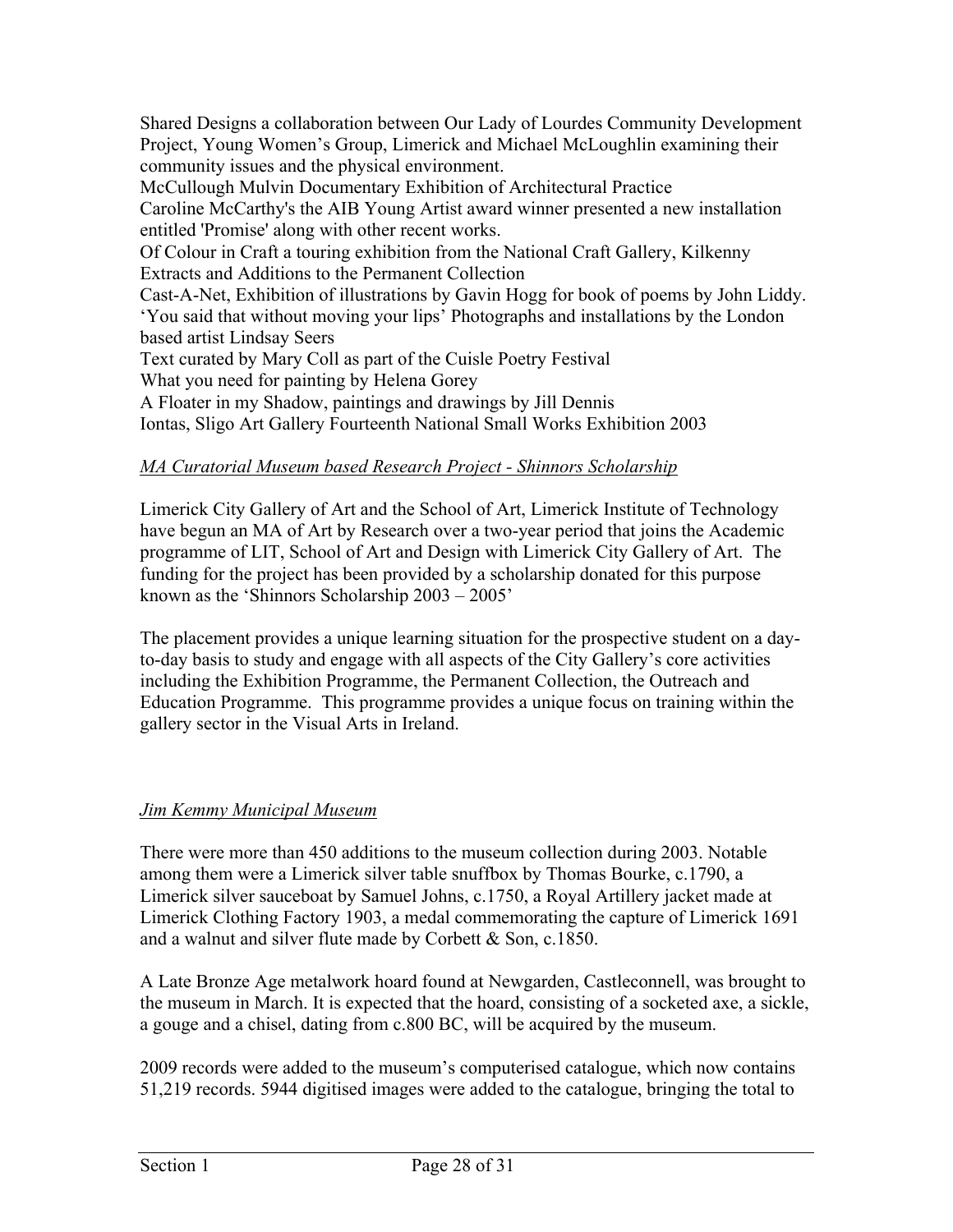15,328. The catalogue was made available on the City Council's intranet in October, and work is ongoing to make it available on the Internet shortly, the first Irish online museum catalogue. A priority in the short term is to provide a digital image of every object in the catalogue.

More than 1600 enquiries were dealt with, from personal callers, by phone, letter and email. Illustrations were provided for several publications, including Window on Aran and Limerick in Old Photographs by Sean Spellissy, Made in Limerick published by Limerick Civic Trust, Limerick, A Stroll Down Memory Lane Vol. 3 by Sean Curtin and the Old Limerick Journal.

A bilingual poster promoting the twelve local authority museums designated under the Cultural Institutions Act 1997 was issued by the Department of Arts, Sport and Tourism.

Visitor numbers were about the same as in 2002.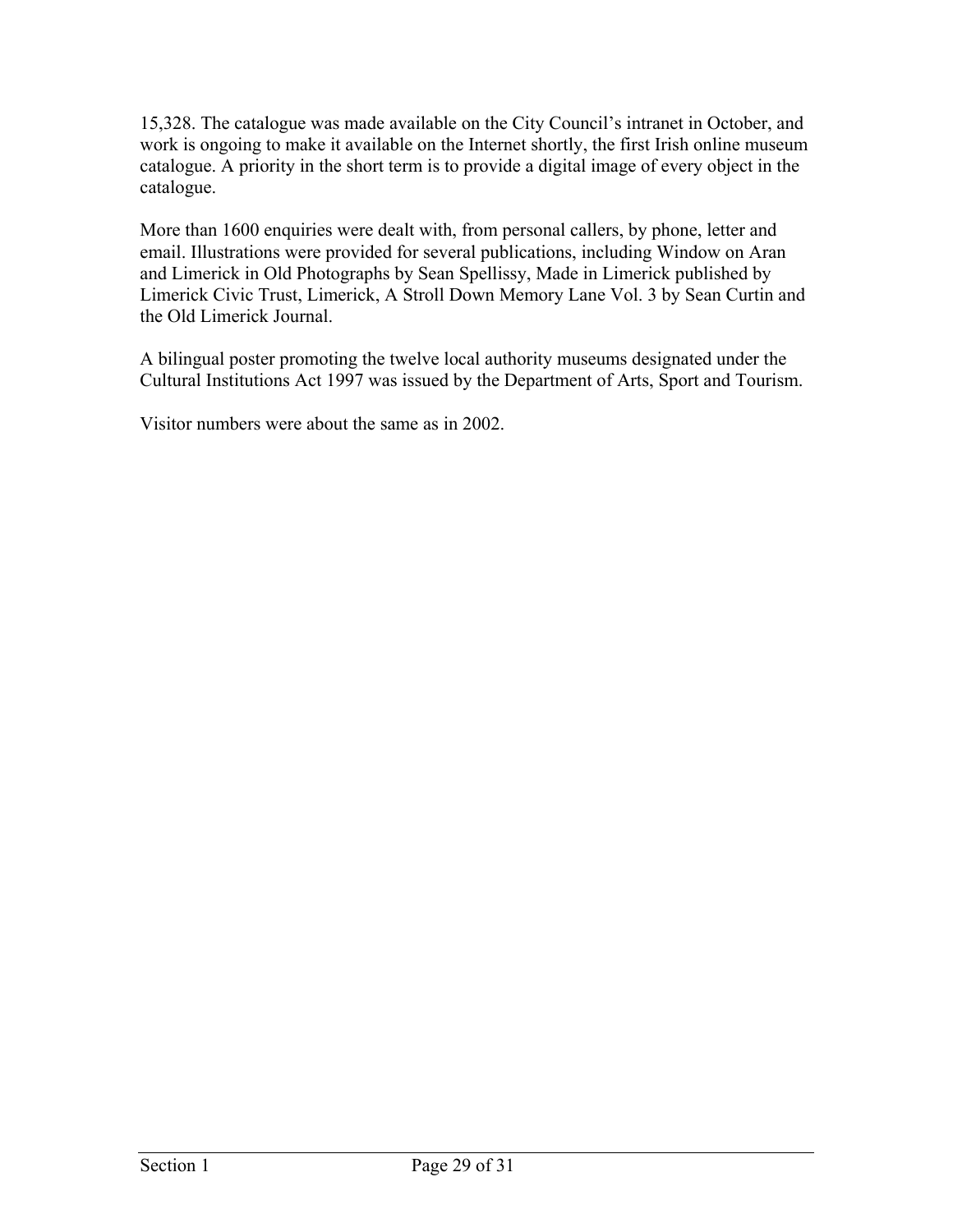## **CORPORATE & FINANCIAL SERVICES**

*"Corporate and Financial services represent a combination of internal support services whose objective is to ensure that the organization and the people within the organization are enabled to deliver a quality service to our customers"* 

#### *Partnership*

The Partnership approach to the achievement of change and modernisation of Local Government continues to develop in Limerick City Council. A number of initiatives including, provision of Return to Learning training opportunities for staff, assisting in the preparation for the Special Olympics, consulting with a large sample of staff with regard to Limerick City Council's proposed Human Resource Strategy, took place in 2003. A number of structural and operational changes were also introduced in 2003 following a general review.

It is proposed to continue to offer adult learning opportunities to staff during 2004, other items which will also be dealt with through Partnership will be; introduction of staff health initiatives, pre-retirement training, finalisation of a Bi-lingual Strategy and customer service initiatives. It is also expected that the actions required for modernisation of local government, under the 'Sustaining Progress' National Agreement, will provide an opportunity for the Partnership process to meet the challenges involved during 2004.

#### *Human Resources*

During 2004 Limerick City Council will implement the Human Resource Strategy which was commissioned in 2003. This will improve delivery of service to our customers and will empower and provide staff with greater job satisfaction.

Limerick City Council will continue to develop and provide training for all staff in accordance with the Training Needs Analysis study which was implemented in 2003.

## *ICT Department*

There was further investment in Limerick City Council's Information & Communication Technology infrastructure during 2003. These works included the installation of a new organisation-wide integrated telephone system and the expansion of the corporate network to include the Homeless Persons Centre in Cecil Street.